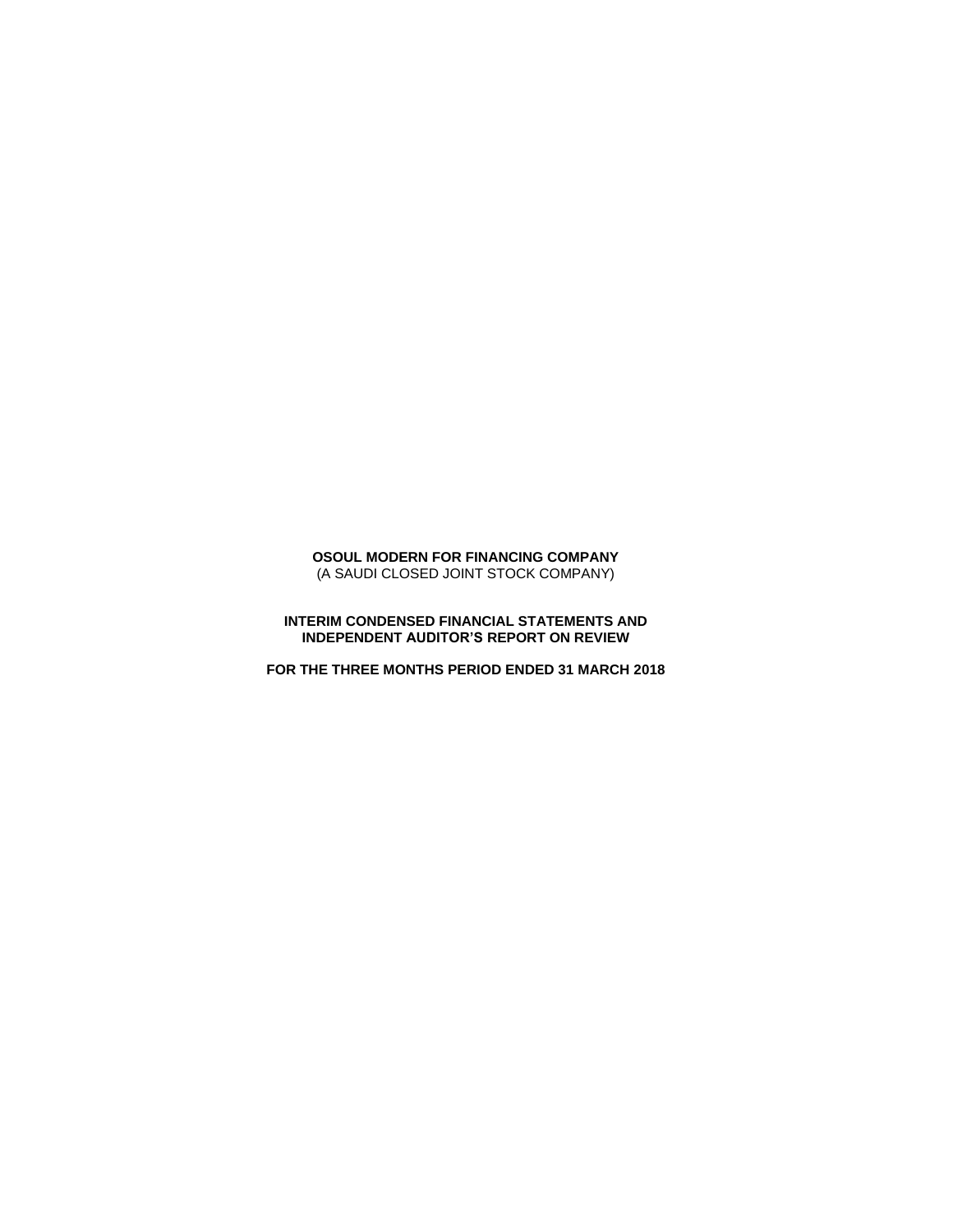| <b>INDEX</b>                                         | <b>PAGE</b> |
|------------------------------------------------------|-------------|
| Independent auditor's report on review               | 1           |
| Interim statement of financial position              | 2           |
| Interim statement of comprehensive income            | 3           |
| Interim statement of changes in shareholders' equity | 4           |
| Interim statement of cash flows                      | 5           |
| Interim condensed notes to the financial statements  | $6 - 18$    |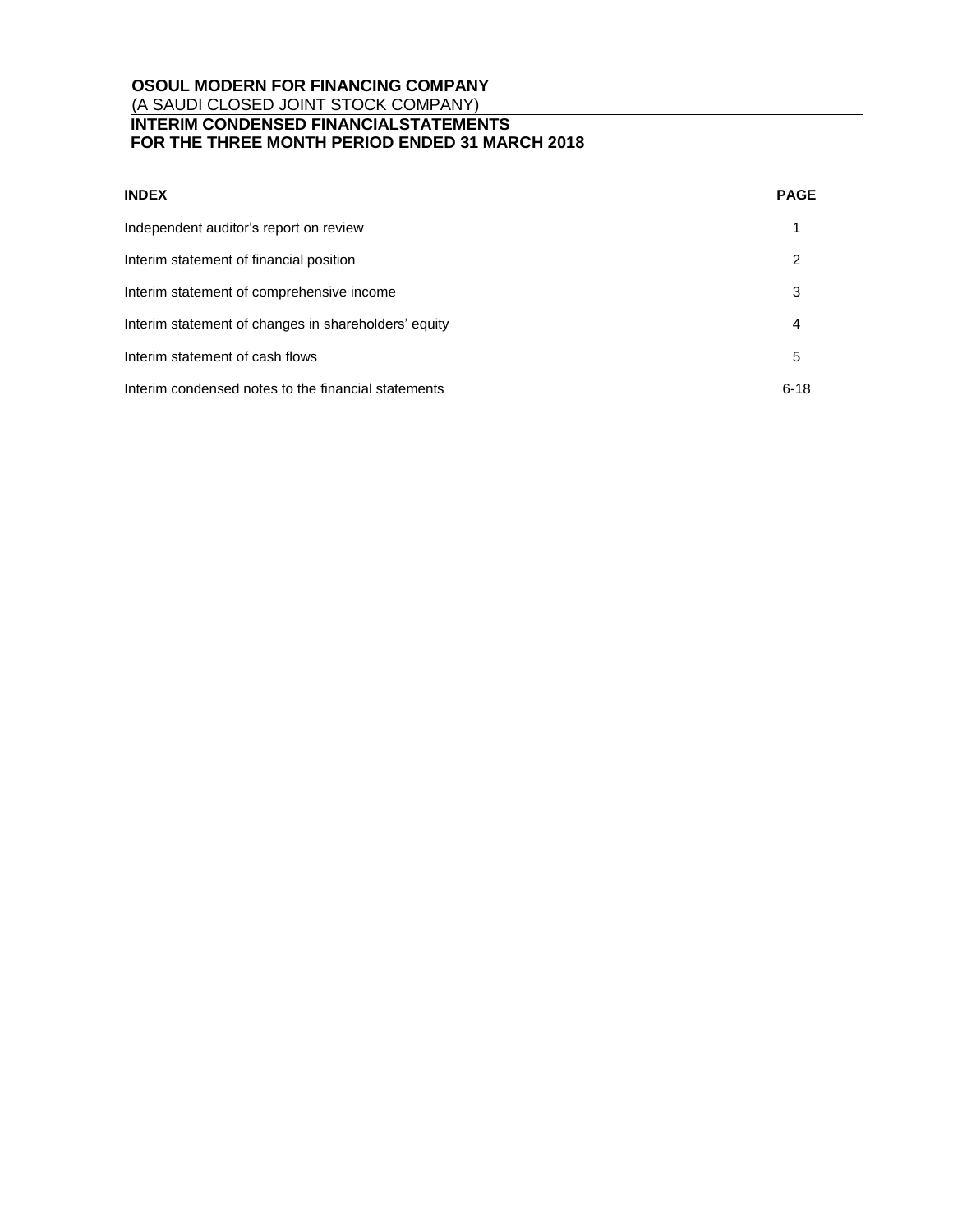

# **INDEPENDENT AUDITORS' REPORT ON REVIEW TO THE SHAREHOLDERS OF OSOUL MODERN FOR FINANCING COMPANY (A SAUDI CLOSED JOINT STOCK COMPANY)**

# **INTRODUCTION**

We have reviewed the accompanying interim statement of financial position of Osoul Modern for Financing Company (A Saudi Closed Joint Stock Company) (the "Company") as at 31 March 2018 and the related interim statements of comprehensive income, changes in shareholders' equity and cash flows for the threemonths period then ended, and the explanatory notes (the "interim condensed financial statements"). Management is responsible for the preparation and fair presentation of these interim condensed financial statements in accordance with International Accounting Standard 34 - "Interim Financial Reporting" (IAS 34) as modified by Saudi Arabian Monetary Authority ("SAMA") for the accounting of zakat and income tax. Our responsibility is to express a conclusion on these interim condensed financial statements based on our review.

# **SCOPE OF REVIEW**

We conducted our review in accordance with International Standard on Review Engagement 2410, "Review of Interim Financial Information Performed by the Independent Auditor of the Entity". A review of these interim condensed financial statements consists of making inquiries, primarily of persons responsible for financial and accounting matters and applying analytical and other review procedures. A review is substantially less in scope than an audit conducted in accordance with International Standards on Auditing and consequently, it does not enable us to obtain assurance that we would become aware of all significant matters that might be identified in an audit. Accordingly, we do not express an audit opinion.

# **OTHER MATTERS**

The financial statements for the financial year ended as of December 31, 2017 were audited by a predecessor auditor and issue an unqualified opinion dated on February 28, 2017.

# **CONCLUSION**

Based on our review, nothing has come to our attention that causes us to believe that the accompanying interim condensed financial statements are not presented fairly, in all material respects, in accordance with IAS 34 as modified by SAMA for the accounting of zakat and income tax.

**PKF Al-Bassam & Co. Allied Accountants**

**Ibrahim A. Al Bassam License No.337 Jeddah,**  29 April 2018 13 Sha'ban 1439H



Al Riyadh Tel: +966 11 206 5333 Fax: +966 11 206 5444 P.O. Box 69658 Al Riyadh 11557

Jeddah Tel: +966 12 652 5333 Fax: +966 12 652 2894 P.O. Box 15651 Jeddah 21454 Al Khobar Tel: +966 13 893 3378 Fax: +966 13 893 3349<br>P.O. Box 4636 Al Khobar 31952 Buraydah Tel: +966 11 206 5333 Fax: +966 11 206 5444 P.O. Box 69658 Al Riyadh 11557

Madinah Tel: +966 12 652 5333 Fax: +966 12 652 2894 P.O. Box 15651 Jeddah 21454

Info.sa@pkf.com

[AL-Bassam & Co. ] Allied Accountants P.P license 323/11/520 is a member firm of the PKF International Limited network of legally independent firms and does not accept any responsibility or liability for the actions or inactions on the part of any other individual member firm or firms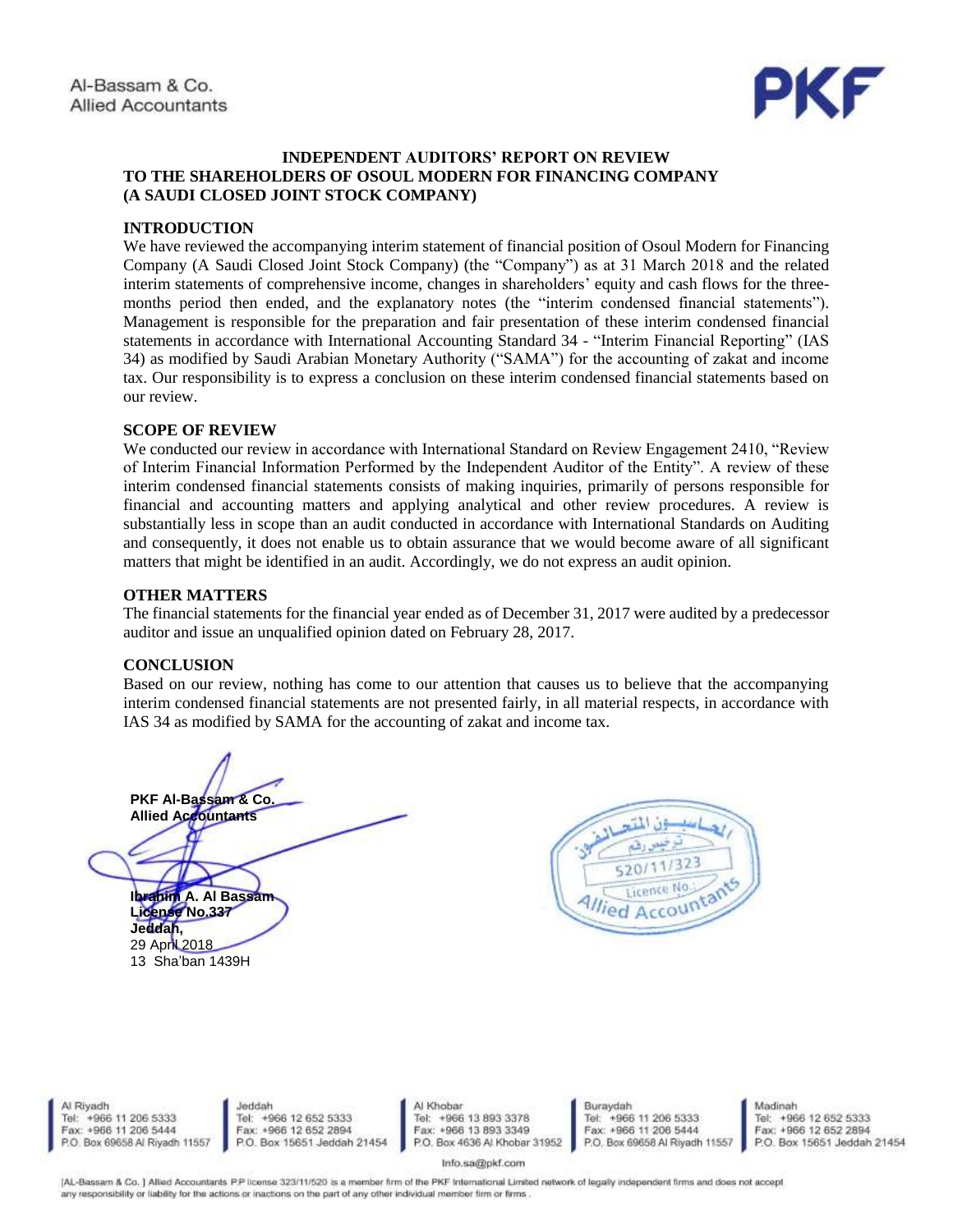# **OSOUL MODERN FOR FINANCING COMPANY** (A SAUDI CLOSED JOINT STOCK COMPANY) **INTERIM STATEMENT OF FINANCIAL POSITION AS AT 31 MARCH 2018**

|                                             |                | 31 March     | 31 December |
|---------------------------------------------|----------------|--------------|-------------|
|                                             |                | 2018         | 2017        |
|                                             | <b>Note</b>    | <b>SR</b>    | <b>SR</b>   |
|                                             |                | (Un-audited) | (Audited)   |
| <b>ASSETS</b>                               |                |              |             |
| Cash and cash equivalents                   |                | 31,469,814   | 18,194,751  |
| Net investment in financing contracts       | 5              | 111,579,671  | 114,014,260 |
| Prepayment and other receivables            |                | 683.130      | 450,444     |
| Investment- fair value through OCI          | $\overline{7}$ | 892,850      | 892,850     |
| Property and equipment                      |                | 1,221,901    | 1,230,304   |
| <b>TOTAL ASSETS</b>                         |                | 145,847,366  | 134,782,609 |
| <b>LIABILITIES AND SHAREHOLDERS' EQUITY</b> |                |              |             |
| Accounts payable and other liabilities      |                | 4,009,296    | 3,645,324   |
| Zakat provision                             |                | 4,626,984    | 3,703,249   |
| End-of-service indemnities                  |                | 1,529,951    | 1,426,223   |
| <b>TOTAL LIABILITIES</b>                    |                | 10,166,231   | 8,774,796   |
| <b>SHAREHOLDERS' EQUITY</b>                 |                |              |             |
| Share capital                               | 8              | 100,000,000  | 100,000,000 |
| Statutory reserve                           | 9              | 3,329,088    | 3,329,088   |
| Retained earnings                           |                | 32,352,047   | 22,678,725  |
| <b>TOTAL SHAREHOLDERS' EQUITY</b>           |                | 135,681,135  | 126,007,813 |
| TOTAL LIABILITIES AND SHAREHOLDERS' EQUITY  |                | 145,847,366  | 134,782,609 |

The accompanying notes form an integral part of these interim condensed financial statement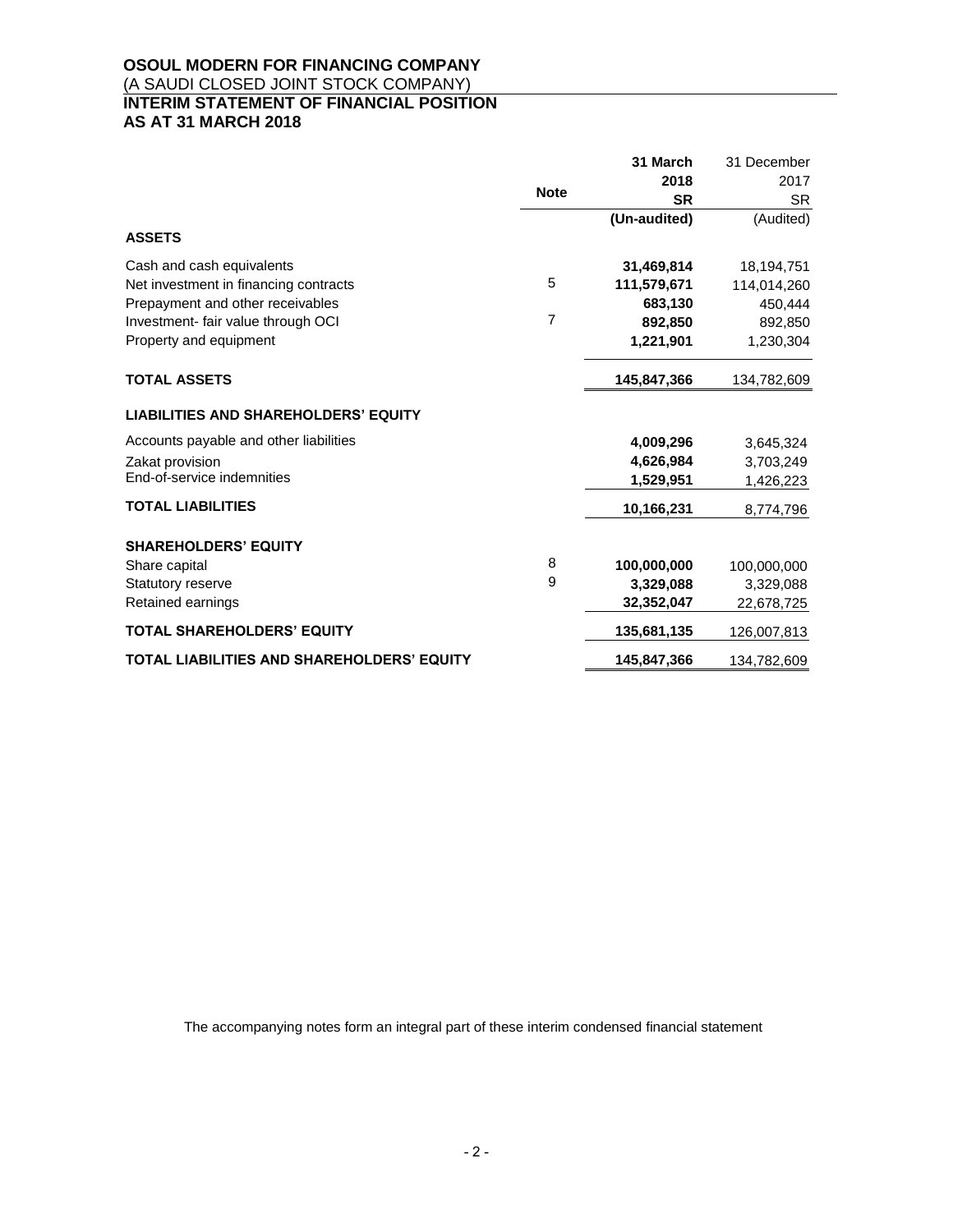# **OSOUL MODERN FOR FINANCING COMPANY** (A SAUDI CLOSED JOINT STOCK COMPANY) **INTERIM STATEMENT OF COMPREHENSIVE INCOME FOR THE THREE MONTHS PERIOD ENDED 31 MARCH**

|                                                                  | <b>Note</b> | 31 March 2018<br>SR<br>(Un-audited) | 31 March 2017<br>SR.<br>(Un-audited) |
|------------------------------------------------------------------|-------------|-------------------------------------|--------------------------------------|
| <b>FINANCE INCOME</b>                                            |             |                                     |                                      |
| Finance income                                                   | 11          | 5,819,873                           | 4,528,473                            |
| <b>Operating profit</b>                                          |             | 5,819,873                           | 4,528,473                            |
| General and administration expenses<br>Allowance for credit loss | 5           | (2, 118, 382)<br>1,686,680          | (1,849,708)                          |
| Other income                                                     |             | 12,200                              | 39,467                               |
| <b>NET PROFIT</b>                                                |             | 5,400,371                           | 2,718,232                            |
| Earnings per share (basic and diluted)                           | 12          | 0.54                                | 0.27                                 |
| <b>OTHER COMPREHENSIVE INCOME</b>                                |             |                                     |                                      |
| Items that will not be reclassified to profit and loss           |             |                                     |                                      |
| Actuarial loss reserve on end-of-service indemnities             |             |                                     |                                      |
| Total other comprehensive loss for the period                    |             |                                     |                                      |
| TOTAL COMPREHENSIVE PROFIT FOR THE PERIOD                        |             | 5,400,371                           | 2,718,232                            |

The accompanying notes form an integral part of these interim condensed financial statements.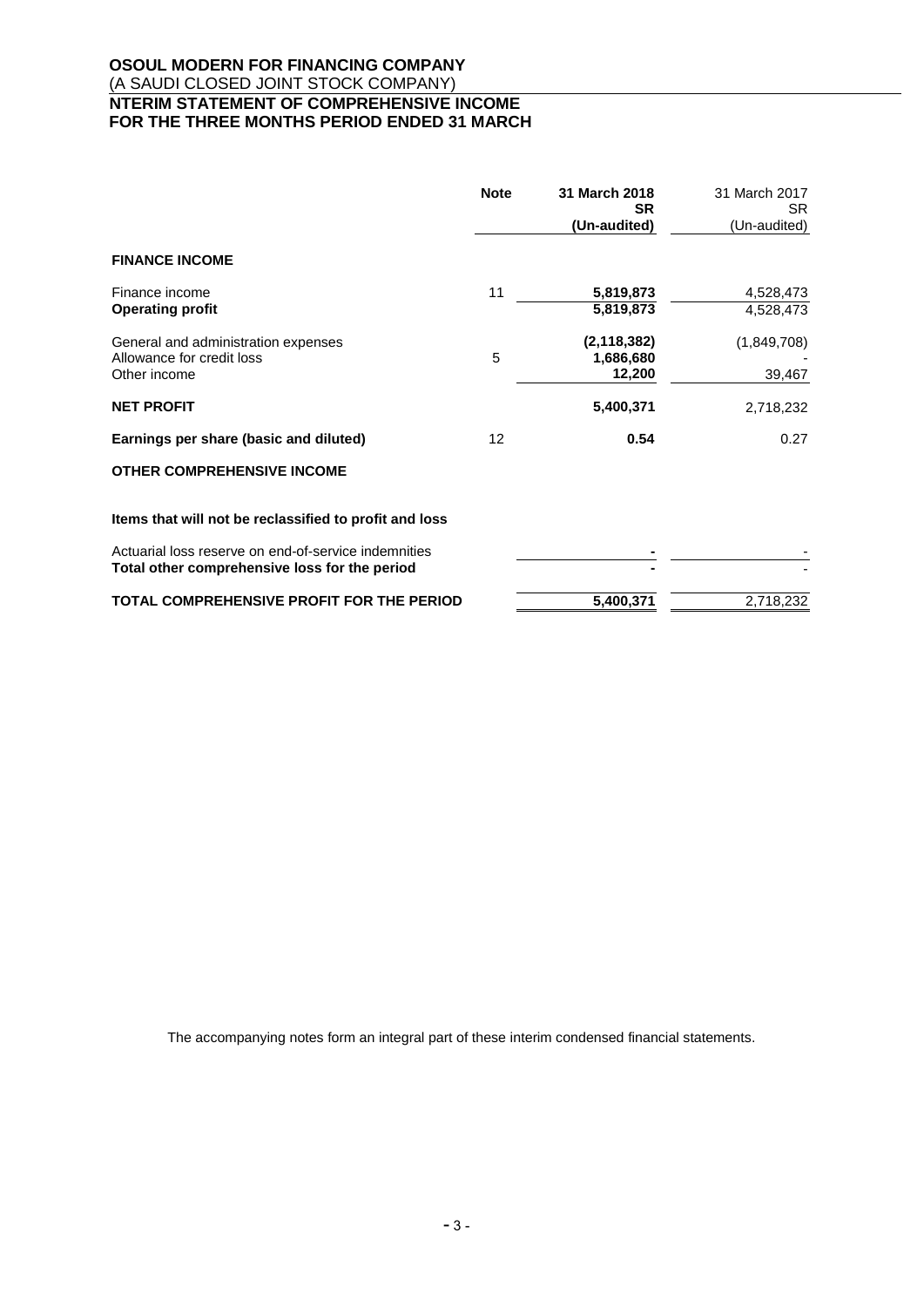# **OSOUL MODERN FOR FINANCING COMPANY**

(A SAUDI CLOSED JOINT STOCK COMPANY)

# **INTERIM STATEMENT OF CHANGES IN SHAREHOLDERS' EQUITY FOR THE THREE MONTHS PERIOD ENDED 31 MARCH**

|                                                                                                   | <b>Note</b> | <b>Share</b><br>Capital<br><b>SR</b>        | <b>Statutory</b><br><b>Reserve</b><br><b>SR</b> | <b>Retained</b><br><b>Earnings</b><br><b>SR</b> | <b>Total</b><br><b>SR</b> |
|---------------------------------------------------------------------------------------------------|-------------|---------------------------------------------|-------------------------------------------------|-------------------------------------------------|---------------------------|
| Balance as at 1 January 2017- (Audited)                                                           |             | 100,000,000                                 | 2,086,775                                       | 15,579,659                                      | 117,666,434               |
| Net profit for the period<br>Other comprehensive income for the period                            |             |                                             |                                                 | 2,718,232                                       | 2,718,232                 |
| Total comprehensive income for the period                                                         |             |                                             |                                                 | 2,718,232                                       | 2,718,232                 |
| Zakat for the period                                                                              |             |                                             |                                                 | (866, 017)                                      | (866, 017)                |
| Net profit after zakat                                                                            |             |                                             |                                                 | 1,852,215                                       | 1,852,215                 |
| Balance as at 31 March 2017- (Un-audited)                                                         |             | 100,000,000                                 | 2,086,775                                       | 17,431,874                                      | 119,518,649               |
|                                                                                                   |             | <b>Share</b><br><b>Capital</b><br><b>SR</b> | <b>Statutory</b><br><b>Reserve</b><br><b>SR</b> | <b>Retained</b><br><b>Earnings</b><br><b>SR</b> | <b>Total</b><br><b>SR</b> |
| Balance as on 1 January 2018-(Audited)<br>Impact of adoption of new standard as at 1 January 2018 | 3           | 100,000,000                                 | 3,329,088                                       | 22,678,725<br>5,196,686                         | 126,007,813<br>5,196,686  |
| Restated balance as at 1 January 2018                                                             |             | 100,000,000                                 | 3,329,088                                       | 27,875,411                                      | 131,204,499               |
| Net profit for the period<br>Other comprehensive income for the period                            |             |                                             |                                                 | 5,400,371                                       | 5,400,371                 |
| Total comprehensive income for the period                                                         |             |                                             |                                                 | 5,400,371                                       | 5,400,371                 |
| Zakat for the period                                                                              |             |                                             |                                                 | (923, 735)                                      | (923, 735)                |
| Net profit after zakat                                                                            |             |                                             |                                                 | 4,476,636                                       | 4,476,636                 |
| Balance as at 31 March 2018 - (Un-audited)                                                        |             | 100,000,000                                 | 3,329,088                                       | 32,352,047                                      | 135,681,135               |

The accompanying notes form an integral part of these interim condensed financial statements.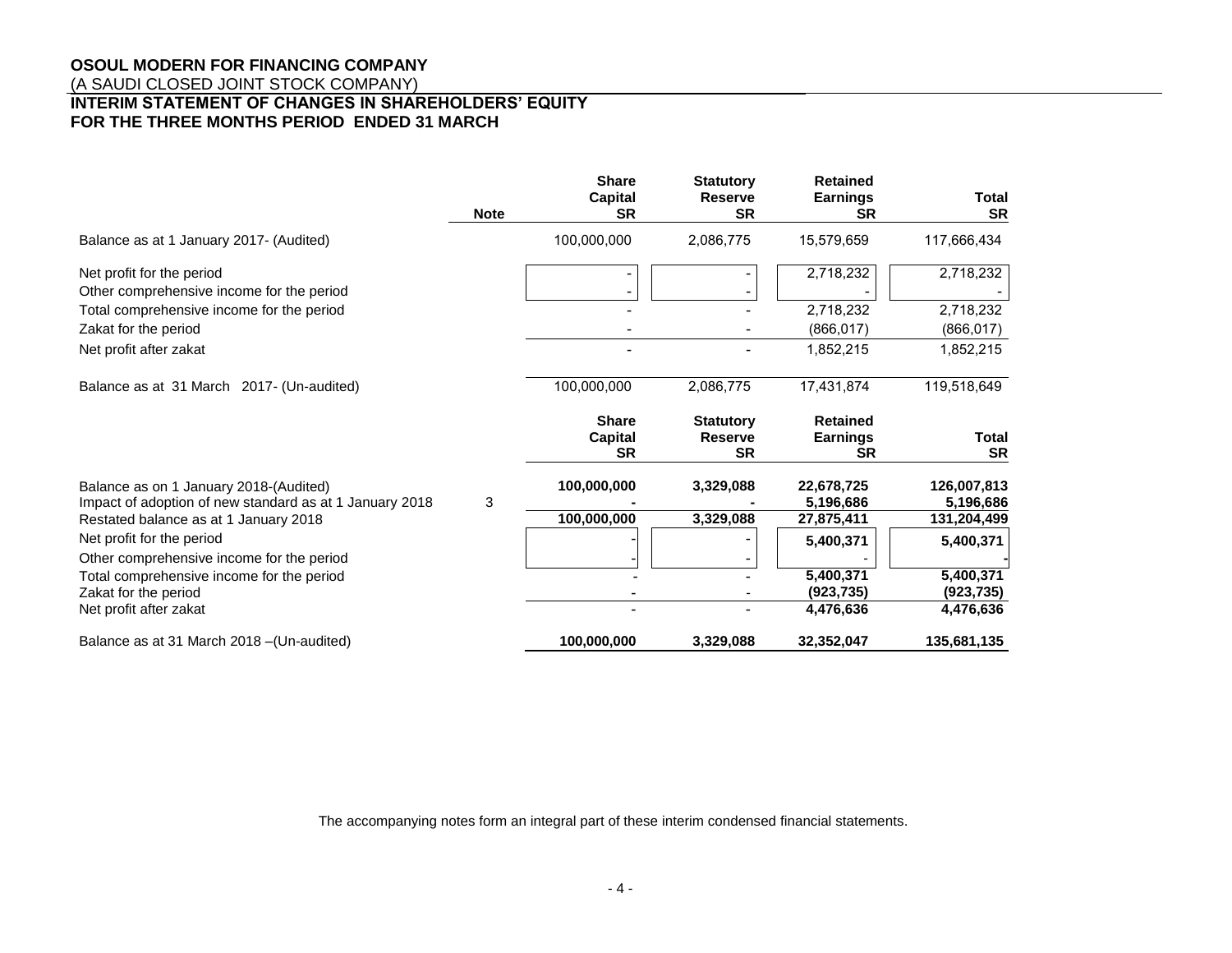# **OSOUL MODERN FOR FINANCING COMPANY** (A SAUDI CLOSED JOINT STOCK COMPANY) **INTERIM STATEMENT OF CASH FLOWS FOR THE THREE MONTHS PERIOD ENDED 31 MARCH**

|                                                                       | 31 March 2018             | 31 March 2017            |
|-----------------------------------------------------------------------|---------------------------|--------------------------|
|                                                                       | <b>SR</b><br>(Un-audited) | SR.<br>(Un-audited)      |
| <b>OPERATING ACTIVITIES</b>                                           |                           |                          |
| Net profit for the period / year<br>Adjustments for:                  | 5,400,371                 | 2,718,232                |
| Depreciation                                                          | 76,731                    | 75,866                   |
| Provision for end-of-service indemnities<br>Allowance for credit loss | 107,321<br>(1,686,680)    | 42,189                   |
| Changes in operating assets and liabilities:                          |                           |                          |
| Investment in financing contracts                                     | 9,317,956                 | (15,892,822)             |
| Prepayment and other receivables                                      | (232, 686)                | 167,541                  |
| Accounts payable and other liabilities                                | 363,971                   | 2,500,521                |
| Cash generated from / (used in) operations                            | 13,346,984                | (10, 388, 473)           |
| End-of-service indemnities paid<br>Zakat paid                         | (3, 593)                  | (23, 438)<br>(3,520,668) |
| Net cash generated from / (used in) operating activities              | 13,343,391                | (13,932,579)             |
| <b>INVESTING ACTIVITY</b>                                             |                           |                          |
| Purchase of property and equipment                                    | (68, 328)                 | (475)                    |
| Net cash used in investing activity                                   | (68, 328)                 | (475)                    |
| <b>NET CHANGE IN CASH AND CASH EQUIVALENTS</b>                        | 13,275,063                | (13,933,054)             |
| Cash and cash equivalents at the beginning of the period              | 18,194,751                | 28,644,140               |
| CASH AND CASH EQUIVALENTS AT THE END OF THE<br><b>PERIOD</b>          | 31,469,814                | 14,711,086               |
|                                                                       |                           |                          |

The accompanying notes form an integral part of these interim condensed financial statements.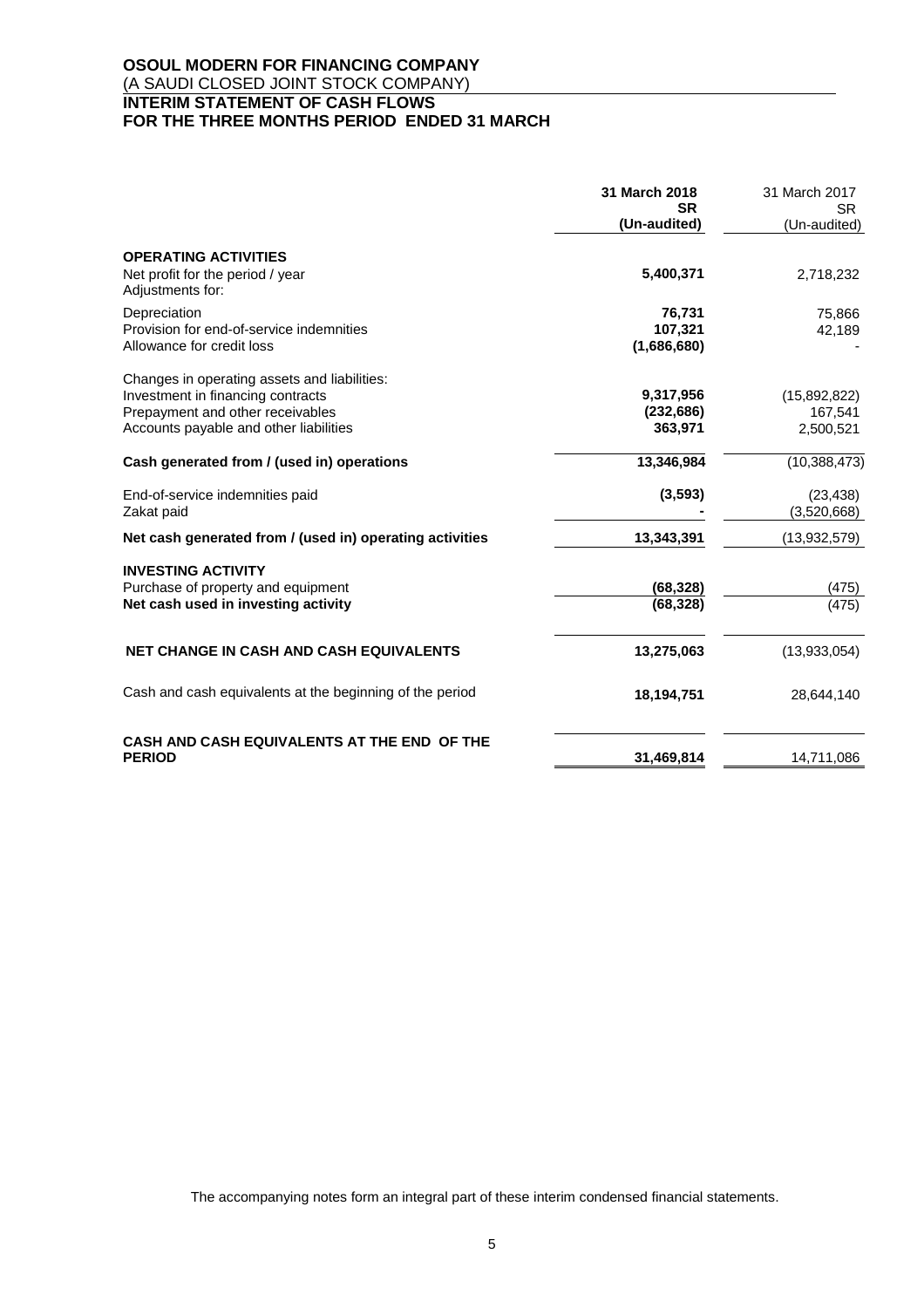# **1. LEGAL STATUS**

Osoul Modern for Financing Company ("the Company") is a Saudi Closed Joint Stock Company registered in the Kingdom of Saudi Arabia under Commercial Registration No. 4030149475 issued in Jeddah on 6 Rabi Al Awwal 1425 H (26 April 2005).

The approval of the Saudi Arabian Monetary Agency (SAMA) in its letter No, 351000095767 dated 23 Jumadah Alwal 1435 H (23 March 2014) and the issuance of Ministerial Decision No, 32 / S dated 2 Jumada Althani 1436 H corresponding to 21 January 2015.

The principal activity of the Company is finance lease and finance small and medium size entities and consumable finance.

The Company's Head Office is located at the following address; Osoul Modern for Financing Company Jeddah, Kingdom of Saudi Arabia

# **2. BASIS OF PREPARATION**

# **Statement of compliance**

The interim condensed financial statements for the three months ended 31 March 2018 have been prepared in accordance with IAS 34 Interim Financial Reporting. The interim financial statements do not include all the information and disclosures required in the annual financial statements, and should be read in conjunction with the Company's annual financial statements as at 31 December 2017. Accounting policies are consistent with the Company's annual financial statements as at 31 December 2017, expect for newly adopted accounting standards mentioned in note 4. The Company has adopted IFRS 9 Financial Instruments and IFRS 15 Revenue from Contracts with Customers from 1 January 2018 and accounting policies for these new standards are disclosed in the note 3. Significant judgments and estimates relating to impairment are disclosed in the financial risk management note considering IFRS 9 first time adoption.

#### **Basis of measurement**

These interim condensed financial statements have been prepared under the historical cost convention.

#### **Functional and presentational currency**

These interim condesed financial statements have been presented in Saudi Riyals (SAR) which is the Company's functional and presentation currency. All financial information presented in Saudi Arabian Riyals has been rounded to the nearest Riyal, unless otherwise mentioned.

#### **Significant accounting estimates and judgments**

The preparation of interim condensed financial statements in conformity with approved accounting standards require management to make judgments, estimates and assumptions that affect the application of policies and the reported amounts of assets, liabilities, income and expenses. The estimates and associated assumptions are based on historical experience and various other factors that are believed to be reasonable under the circumstances, the result of which form the basis of making the judgments about the carrying values of assets and liabilities that are not readily apparent from other sources. Actual results may differ from these estimates.

The estimates and underlying assumptions are reviewed on an ongoing basis. Revision to accounting estimates are recognised in the period in which the estimates are revised if the revision affects only that period, or in the period of the revision and future periods if the revision affects both current and future periods.

In the process of applying the Company's accounting policies, management has made the following estimates and judgments which are significant to the interim condensed financial statements: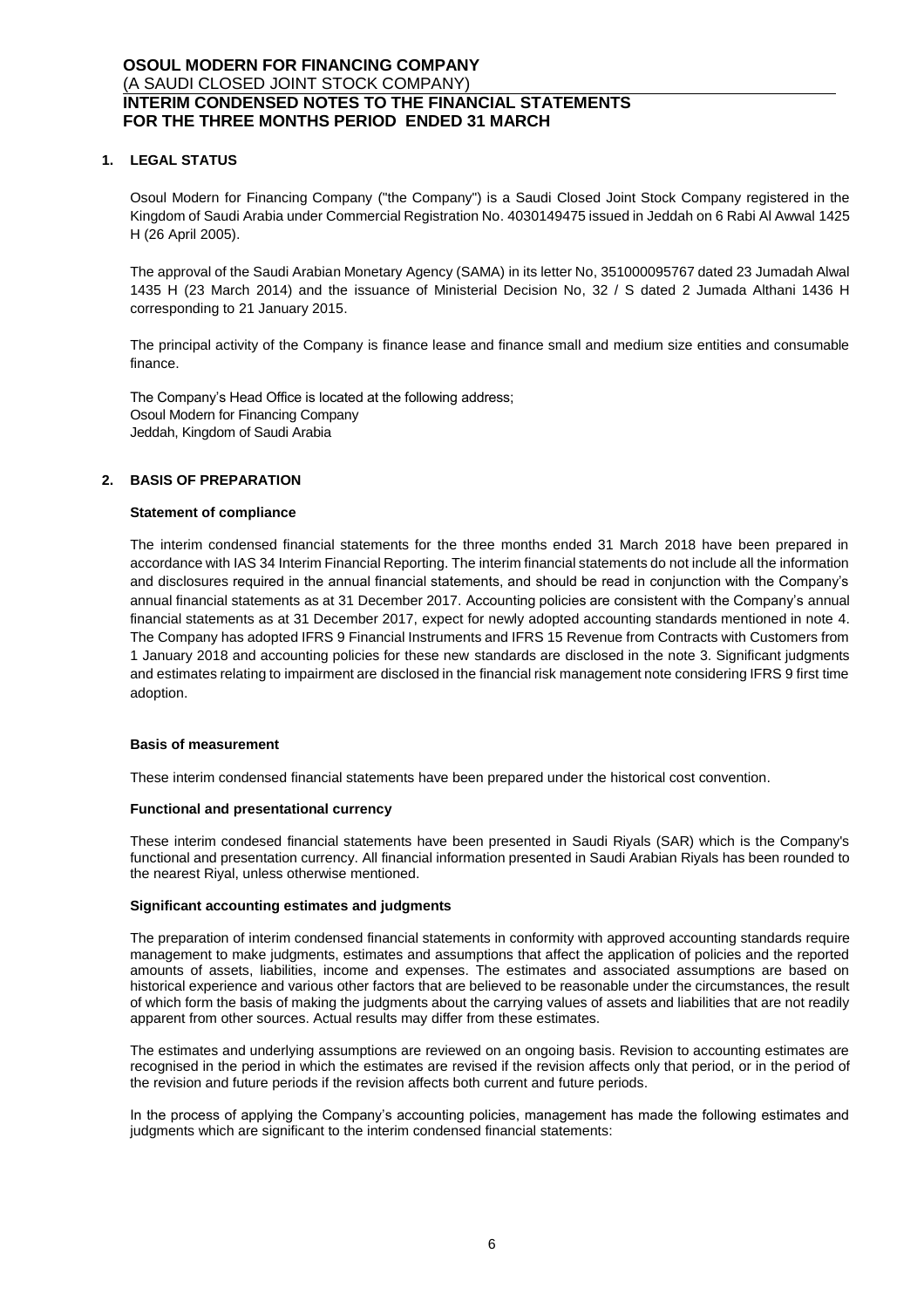### **2. BASIS OF PREPARATION (Continued)**

#### **Going concern**

The Company's management has made an assessment of the Company's ability to continue as a going concern and is satisfied that the Company has the resources to continue in business for the foreseeable future. Furthermore, the management is not aware of any material uncertainties that may cast significant doubt on the Company's ability to continue as a going concern. Therefore, the interim condensed financial statements have been prepared on a going concern basis.

#### **Actuarial valuation of employee benefits liabilities**

The cost of the end-of-service ("employee benefits") under defined unfunded benefit plan is determined using actuarial valuation. An actuarial valuation involves making various assumptions that may differ from actual developments in the future. These include the determination of the discount rate, future salary increases, mortality rates and rate of employee turnover. Due to the complexity of the valuation and its long-term nature, a defined unfunded benefit obligation is highly sensitive to changes in these assumptions. All assumptions are reviewed on an annual basis or more frequently, if required.

#### **3 IMPACT OF CHANGES IN ACCOUNTING POLICIES DUE TO ADOPTION OF NEW STANDARD**

Effective 1 January 2018 the Company has adopted two new accounting standards, the impact of the adoption of these standards is explained below:

#### **IFRS 15 Revenue from Contracts with Customers**

The Company adopted IFRS 15 'Revenue from Contracts with Customers' resulting in a change in the revenue recognition policy of the Company in relation to its contracts with customers.

IFRS 15 was issued in May 2014 and is effective for annual periods commencing on or after 1 January 2018. IFRS 15 outlines a single comprehensive model of accounting for revenue arising from contracts with customers and supersedes current revenue guidance, which is found currently across several Standards and Interpretations within IFRS. It established a new five-step model that will apply to revenue arising from contracts with customers. Under IFRS 15, revenue is recognised at an amount that reflects the consideration to which an entity expects to be entitled in exchange for transferring goods or services to a customer.

The Company has opted for the modified retrospective application permitted by IFRS 15 upon adoption of the new standard. Modified retrospective application also requires the recognition of the cumulative impact of adoption of IFRS 15 on all contracts as at 1 January 2018 in equity, however, the impact on Company's financial statements was not significant.

#### **IFRS 9 – Financial Instruments**

The Company has adopted IFRS 9 - Financial Instruments issued in July 2014 with a date of initial application of 1 January 2018.The requirements of IFRS 9 represent a significant change from IAS 39 Financial Instruments: Recognition and Measurement. The new standard brings fundamental changes to the accounting for financial assets and to certain aspects of the accounting for financial liabilities.

The key changes to the Company's accounting policies resulting from its adoption of IFRS 9 are summarized below.

#### **Classification of financial assets and financial liabilities**

IFRS 9 contains three principal classification categories for financial assets: measured at amortized cost ("AC"), fair value through other comprehensive income ("FVOCI") and fair value through profit or loss ("FVTPL"). This classification is generally based, except equity instruments and derivatives, on the business model in which a financial asset is managed and its contractual cash flows. The standard eliminates the existing IAS 39 categories of held-tomaturity, loans and receivables and available-for-sale. Under IFRS 9, derivatives embedded in contracts where the host is a financial asset in the scope of the standard are never bifurcated. Instead, the whole hybrid instrument is assessed for classification.

IFRS 9 largely retains the existing requirements in IAS 39 for the classification of financial liabilities. However, although under IAS 39 all fair value changes of liabilities designated under the fair value option were recognized in profit or loss, under IFRS 9 fair value changes are presented as follows:

- The amount of change in the fair value that is attributable to changes in the credit risk of the liability is presented in OCI; and
- The remaining amount of change in the fair value is presented in profit or loss.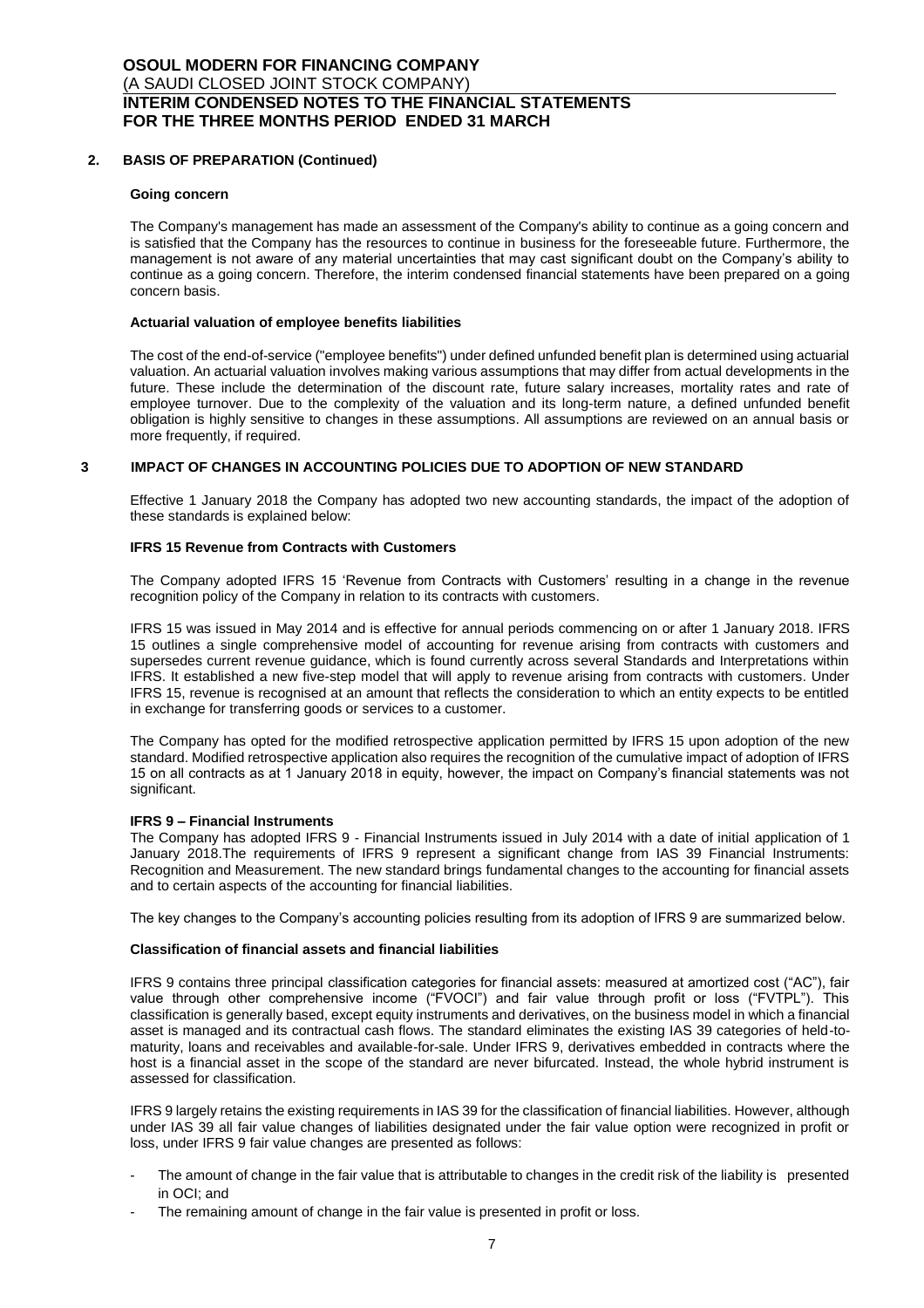### **3 IMPACT OF CHANGES IN ACCOUNTING POLICIES DUE TO ADOPTION OF NEW STANDARD- (Continued)**

For an explanation of how the Company classifies financial liabilities under IFRS 9, see respective section of significant accounting policies.

#### **Impairment of financial assets**

IFRS 9 replaces the 'incurred loss' model in IAS 39 with an 'expected credit loss' model ("ECL"). The allowance is based on the ECLs associated with the probability of default in the next twelve months unless there has been a significant increase in credit risk since origination. If the financial asset meets the definition of purchased or originated credit impaired (POCI), the allowance is based on the change in the ECLs over the life of the asset.

Under IFRS 9, credit losses are recognized earlier than under IAS 39. For an explanation of how the Company applies the impairment requirements of IFRS 9, see respective section of significant accounting policies.

#### **Transition**

Changes in accounting policies resulting from the adoption of IFRS 9 have been applied retrospectively, except as described below.

- Comparative periods have not been restated. A difference in the carrying amounts of financial assets and financial liabilities resulting from the adoption of IFRS 9 are recognized in retained earnings and reserves as at 1 January 2018. Accordingly, the information presented for 2017 does not reflect the requirements of IFRS 9 and therefore is not comparable to the information presented for 2018 under IFRS 9.
- The following assessments have been made on the basis of the facts and circumstances that existed at the date of initial application.
	- The determination of the business model within which a financial asset is held.
	- The designation and revocation of previous designated financial assets and financial liabilities as measured at FVTPL.

### **a) Financial assets and financial liabilities**

#### **Classification of financial assets and financial liabilities on the date of initial application of IFRS 9**

The following table shows the original measurement categories in accordance with IAS 39 and the new measurement categories under IFRS 9 for the Company's financial assets and financial liabilities as at 1 January 2018.

|                                                                              | <b>Original classification</b><br>under IAS 39 | <b>New</b><br>classification<br>under IFRS 9 | Original<br>carrying<br>value under<br><b>IAS 39</b> | <b>New</b><br>carrying<br>value under<br><b>IFRS 9</b> |
|------------------------------------------------------------------------------|------------------------------------------------|----------------------------------------------|------------------------------------------------------|--------------------------------------------------------|
| <b>Financial assets</b>                                                      |                                                |                                              |                                                      |                                                        |
| in<br>Net<br>investment                                                      |                                                |                                              |                                                      |                                                        |
| financing contracts                                                          | Amortised cost                                 | Amortised cost                               | 114,014,260                                          | 114,014,260                                            |
| Cash and bank balances                                                       | Amortised cost                                 | Amortised cost                               | 18,194,751                                           | 18,194,751                                             |
| Investments                                                                  | <b>Available for Sale</b>                      | <b>FVOCI</b>                                 | 892,850                                              | 892,850                                                |
|                                                                              |                                                |                                              | 133,101,861                                          | 133,101,861                                            |
| <b>Financial liabilities</b><br>Accounts payable<br>and<br>other liabilities | Amortised cost                                 | Amortised cost                               | 3,645,324<br>3,645,324                               | 3,645,324<br>3,645,324                                 |
| Impact on retained earnings and other reserves                               |                                                |                                              |                                                      |                                                        |
|                                                                              |                                                |                                              | <b>Retained</b><br>earnings                          | <b>Other</b><br>reserves                               |
| Closing balance under IAS 39 (31 December 2017)                              |                                                |                                              | 22,678,725                                           | 3,329,088                                              |
| Impact of transition of IFRS 9                                               |                                                |                                              | 5,196,686                                            |                                                        |
| Opening balance under IFRS 9 (1 January 2018)                                |                                                |                                              | 27,875,411                                           | 3,329,088                                              |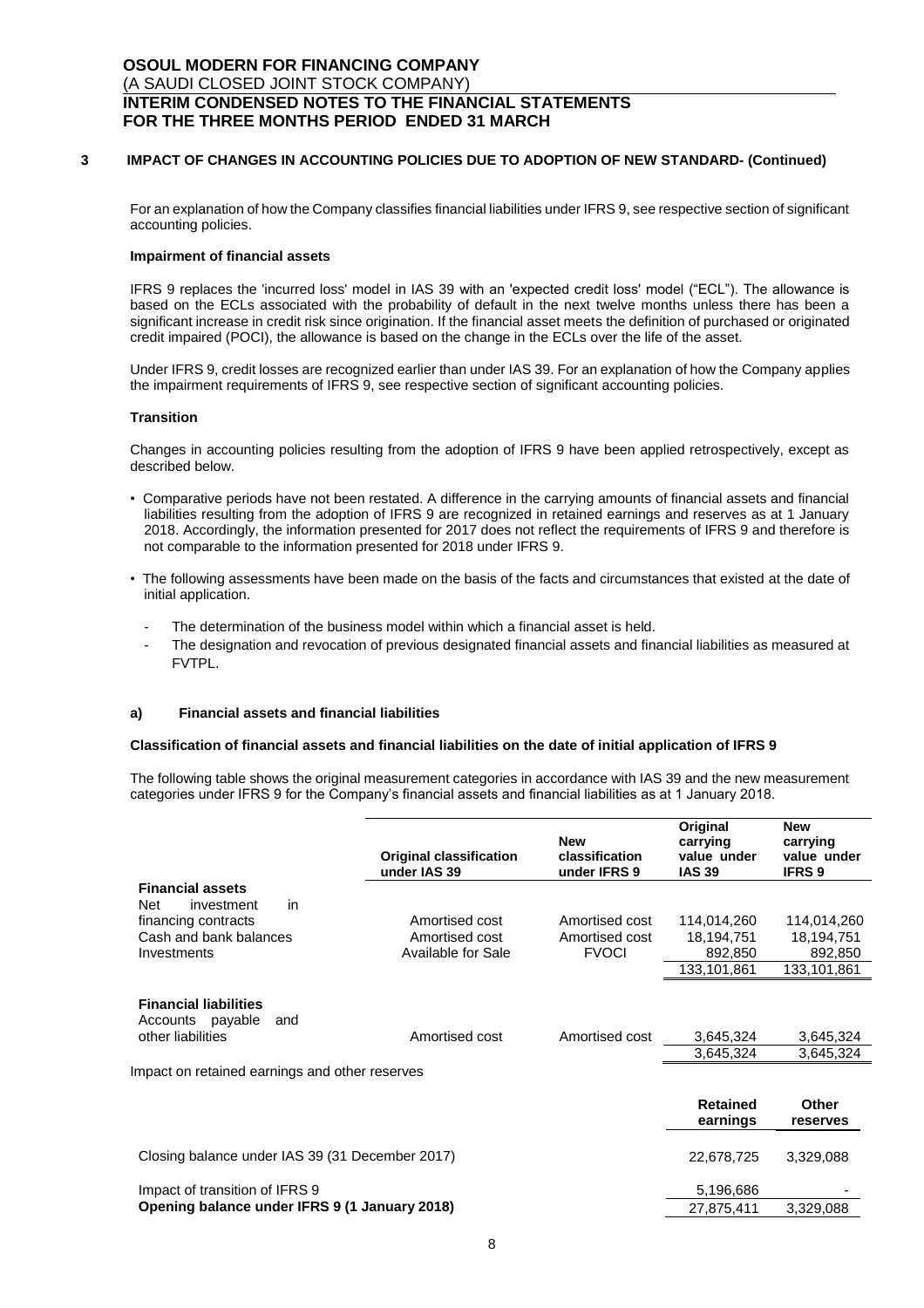### **3 IMPACT OF CHANGES IN ACCOUNTING POLICIES DUE TO ADOPTION OF NEW STANDARD- (Continued)**

The following table reconciles the provision recorded as per the requirements of IAS 39 to that of IFRS 9:

- The closing impairment allowance for financial assets in accordance with IAS 39 provisions for investment in financing contracts as at 31 December 2017; to
- The opening ECL allowance determined in accordance with IFRS 9 as at 1 January 2018.

|                                           | 31 December 2017<br>(IAS 39) | <b>Re-measurement</b> | 1 January<br>2018 (IFRS 9) |
|-------------------------------------------|------------------------------|-----------------------|----------------------------|
| Provision for impairment on investment in |                              |                       |                            |
| financing contracts                       | 17.766.884                   | (5.196.686)           | 12,570,198                 |
| Total                                     | 17,766,884                   | (5.196.686)           | 12,570,198                 |

The following table provides carrying value of financial assets and financial liabilities in the interim statement of financial position.

|                                                                     |                                |                                  | 31 March 2018                        |                                        |                              |                             |
|---------------------------------------------------------------------|--------------------------------|----------------------------------|--------------------------------------|----------------------------------------|------------------------------|-----------------------------|
|                                                                     | <b>Mandatorily</b><br>at FVTPL | <b>Designated</b><br>as at FVTPL | <b>FVOCI-</b><br>debt<br>instruments | <b>FVOCI-</b><br>equity<br>investments | Amortized<br>cost            | Total<br>carrying<br>amount |
| <b>Financial assets</b><br>Net investment in<br>financing contracts | $\overline{\phantom{0}}$       | $\blacksquare$                   |                                      |                                        | 111,579,671                  | 111,579,671                 |
| Cash and Bank<br>balances<br>Investments<br><b>Total financial</b>  | ٠<br>٠                         | ٠<br>$\blacksquare$              | $\blacksquare$<br>$\blacksquare$     | 892,850                                | 31,469,814<br>$\blacksquare$ | 31,469,814<br>892,850       |
| assets                                                              | $\overline{\phantom{0}}$       | $\overline{\phantom{0}}$         | $\blacksquare$                       | 892,850                                | 143,049,485                  | 143,942,335                 |
|                                                                     |                                |                                  | 31 March 2018                        |                                        |                              |                             |
|                                                                     | <b>Mandatorily</b><br>at FVTPL | <b>Designated</b><br>as at FVTPL | <b>FVOCI</b> – debt<br>instruments   | <b>FVOCI-</b><br>equity<br>investments | <b>Amortized</b><br>cost     | Total<br>carrying<br>amount |

| <b>Financial</b>          |                          |   |   |           |           |
|---------------------------|--------------------------|---|---|-----------|-----------|
| <b>Liabilities</b>        |                          |   |   |           |           |
| Accounts Payable          |                          |   |   |           |           |
| and other liabilities     | $\overline{\phantom{0}}$ | ٠ | ۰ | 4,009,296 | 4,009,296 |
| <b>Total</b><br>financial |                          |   |   |           |           |
| liabilities               | $\overline{\phantom{a}}$ |   | - | 4.009.296 | 4,009,296 |

The accounting policies adopted in the preparation of the interim condensed financial statements are consistent with those followed in the preparation of the Company's annual financial statements as at 31 December 2017, except for the policies explained below: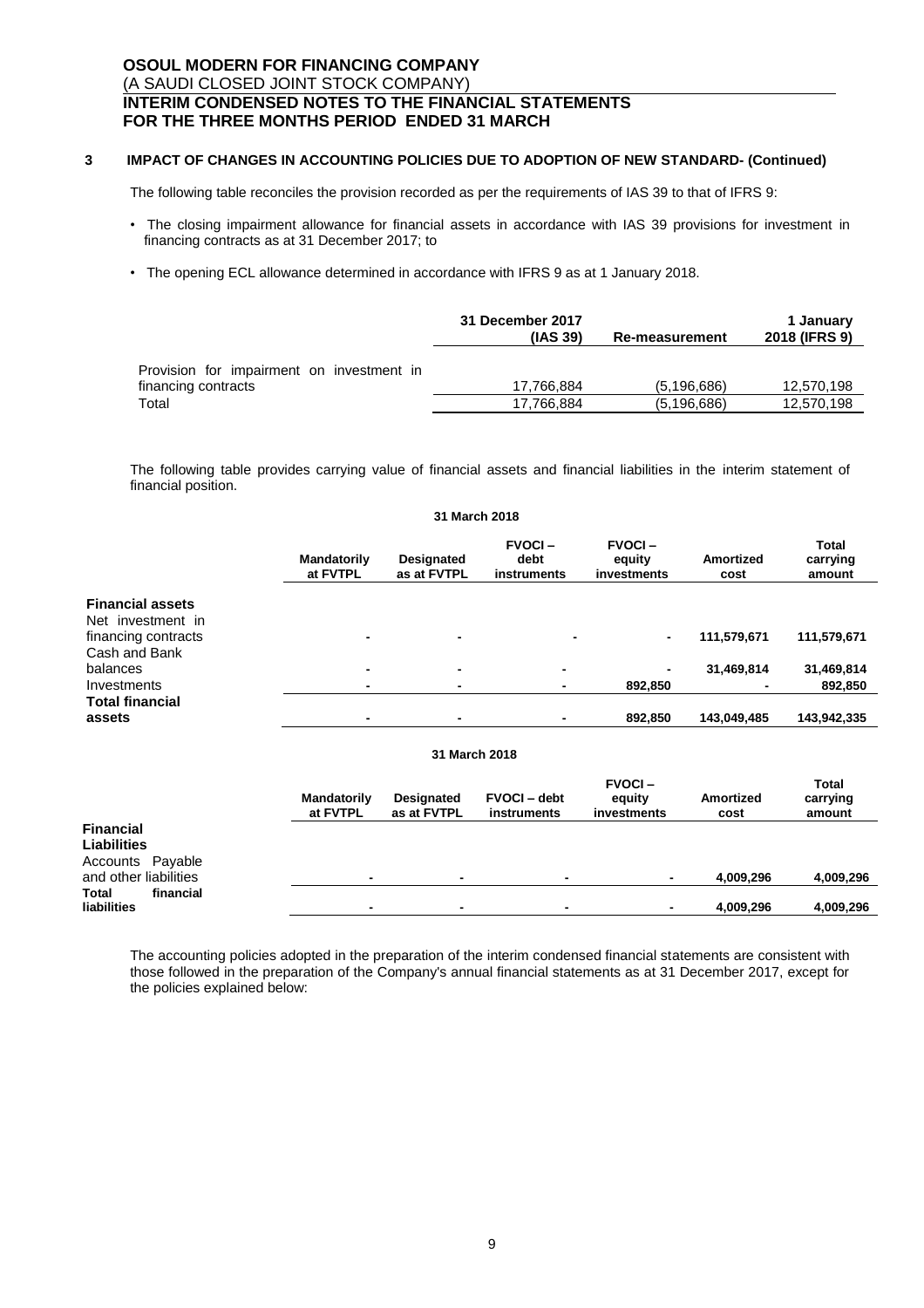# **4. SUMMARY OF SIGNIFICANT ACCOUNTING POLICIES**

#### **4.1 Classification of financial assets**

On initial recognition, a financial asset is classified as measured at: amortized cost, FVOCI or FVTPL. However, the Company as of the reporting date only holds financial asset carried at AC other than investment which is carried at FVOCI.

#### **4.1.1 Financial Asset at amortised cost**

A financial asset is measured at amortized cost if it meets both of the following conditions and is not designated as at FVTPL:

- The asset is held within a business model whose objective is to hold assets to collect contractual cash flows; and
- The contractual terms of the financial asset give rise on specified dates to cash flows that are solely payments of principal and profit on the principal amount outstanding.

### **4.1.2 Financial Asset at FVOCI**

On initial recognition, for an equity investment that is not held for trading. the Company may irrevocably elect to present subsequent changes in fair value in OCI. This election is made on an investment-by-investment basis.

# **4.1.3 Business model assessment**

The Company assesses the objective of a business model in which an asset is held at a portfolio level because this best reflects the way the business is managed and information is provided to management. The information considered includes:

- The stated policies and objectives for the portfolio and the operation of those policies in practice. In particular, whether management's strategy focuses on earning contractual revenue, maintaining a particular profit rate profile, matching the duration of the financial assets to the duration of the liabilities that are funding those assets or realizing cash flows through the sale of the assets;
- How the performance of the portfolio is evaluated and reported to the Company's management;
- The risks that affect the performance of the business model (and the financial assets held within that business model) and how those risks are managed;
- How managers of the business are compensated-e.g. whether compensation is based on the fair value of the assets managed or the contractual cash flows collected; and

The frequency, volume and timing of sales in prior periods, the reasons for such sales and its expectations about future sales activity. However, information about sales activity is not considered in isolation, but as part of an overall assessment of how the Company's stated objective for managing the financial assets is achieved and how cash flows are realized.

The business model assessment is based on reasonably expected scenarios without taking 'worst case' or 'stress case' scenarios into account. If cash flows after initial recognition are realised in a way that is different from the Company original expectations, the Company does not change the classification of the remaining financial assets held in that business model, but incorporates such information when assessing newly originated or newly purchased financial assets going forward.

Financial assets that are held for trading and whose performance is evaluated on a fair value basis are measured at FVTPL because they are neither held to collect contractual cash flows nor held both to collect contractual cash flows and to sell financial assets.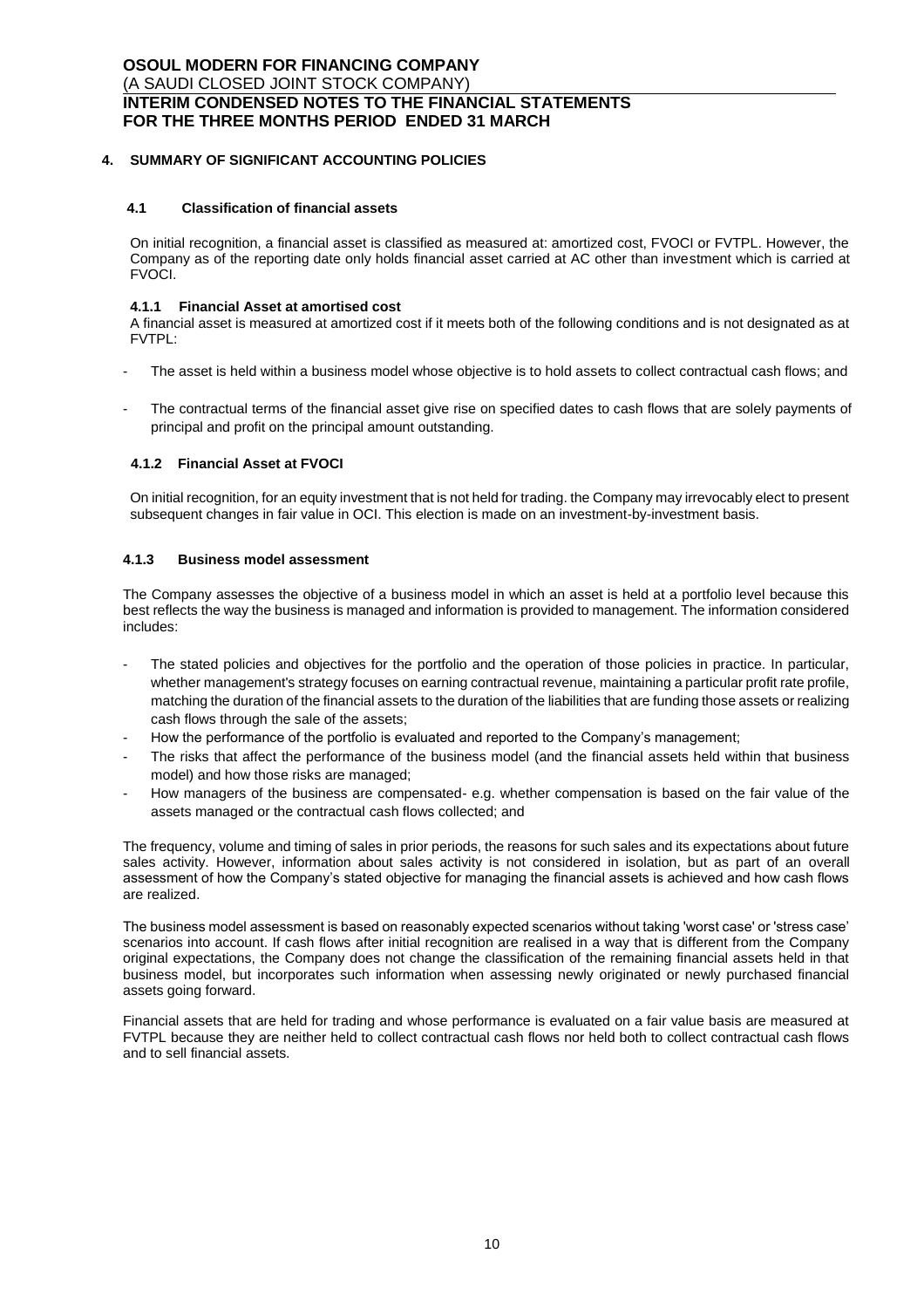### **4. SUMMARY OF SIGNIFICANT ACCOUNTING POLICIES- (Continued)**

#### **4.1.4 Assessments whether contractual cash flows are solely payments of principal and profit**

For the purposes of this assessment, 'principal' is the fair value of the financial asset on initial recognition. 'Profit' is the consideration for the time value of money, the credit and other basic lending risks associated with the principal amount outstanding during a particular period and other basic lending costs (e.g. liquidity risk and administrative costs), along with profit margin.

In assessing whether the contractual cash flows are solely payments of principal and profit, the Company considers the contractual terms of the instrument. This includes assessing whether the financial asset contains a contractual term that could change the timing or amount of contractual cash flows such that it would not meet this condition. In making the assessment, the Company considers:

-Contingent events that would change the amount and timing of cash flows;

- -Leverage features;
- -Prepayment and extension terms;

-Terms that limit the Company's claim to cash flows from specified assets (e.g. non-recourse asset arrangements); and -Features that modify consideration of the time value of money- e.g. periodical reset of profit rates.

#### **4.2 Classification of financial liabilities**

The company classifies its financial liabilities, other than financial guarantees and loan commitments, as measured at amortized cost. Amortized cost is calculated by taking into account any discount or premium on issue funds, and costs that are integral part of the EIR.

### **4.3 Derecognition**

#### **Financial assets**

The Company derecognizes a financial asset when the contractual rights to the cash flows from the financial asset expire, or it transfers the rights to receive the contractual cash flows in a transaction in which substantially all of the risks and rewards of ownership of the financial asset are transferred or in which the Company neither transfers nor retains substantially all of the risks and rewards of ownership and it does not retain control of the financial asset.

On derecognition of a financial asset, the difference between the carrying amount of the asset (or the carrying amount allocated to the portion of the asset derecognized) and the sum of (i) the consideration received (including any new asset obtained less any new liability assumed) and (ii) any cumulative gain or loss that had been recognized in OCI is recognized in profit or loss.

In transactions in which the Company neither retains nor transfers substantially all of the risks and Rewards of ownership of a financial asset and it retains control over the asset, the Company continues to recognize the asset to the extent of its continuing involvement, determined by the extent to which it is exposed to changes in the value of the transferred asset.

In certain transactions, the Company retains the obligation to service the transferred financial asset for a fee. The transferred asset is derecognized if it meets the derecognition criteria. An asset or liability is recognized for the servicing contract if the servicing fee is more than adequate (asset) or is less than adequate (liability) for performing the servicing.

The Company securitizes various pools of financing contracts, which generally result in the sale of these assets to banks and in the Company transferring substantially all of the risks and rewards of ownership. The Bank in turn issue facilities to the Company. Interests in the securitized financial assets are generally retained in the form of senior or subordinated tranches, profit-only strips or other residual interests (retained interests). Retained interests are recognized as profit-only strips receivables and carried at AC, subject to business model and SPPI test. Gains or losses on securitization are recorded in income from financing.

#### **4.4 Impairment**

The Company recognizes loss allowances for ECL on the net investment in financing contracts.

No impairment loss is recognized on equity investments.

The Company measures loss allowances at an amount equal to lifetime ECL, except for the following, for which they are measured as 12-month ECL:

- Other financial instruments on which credit risk has not increased significantly since their initial recognition.
- 12-month ECL are the portion of ECL that result from default events on a financial instrument that are possible within the 12 months after the reporting date.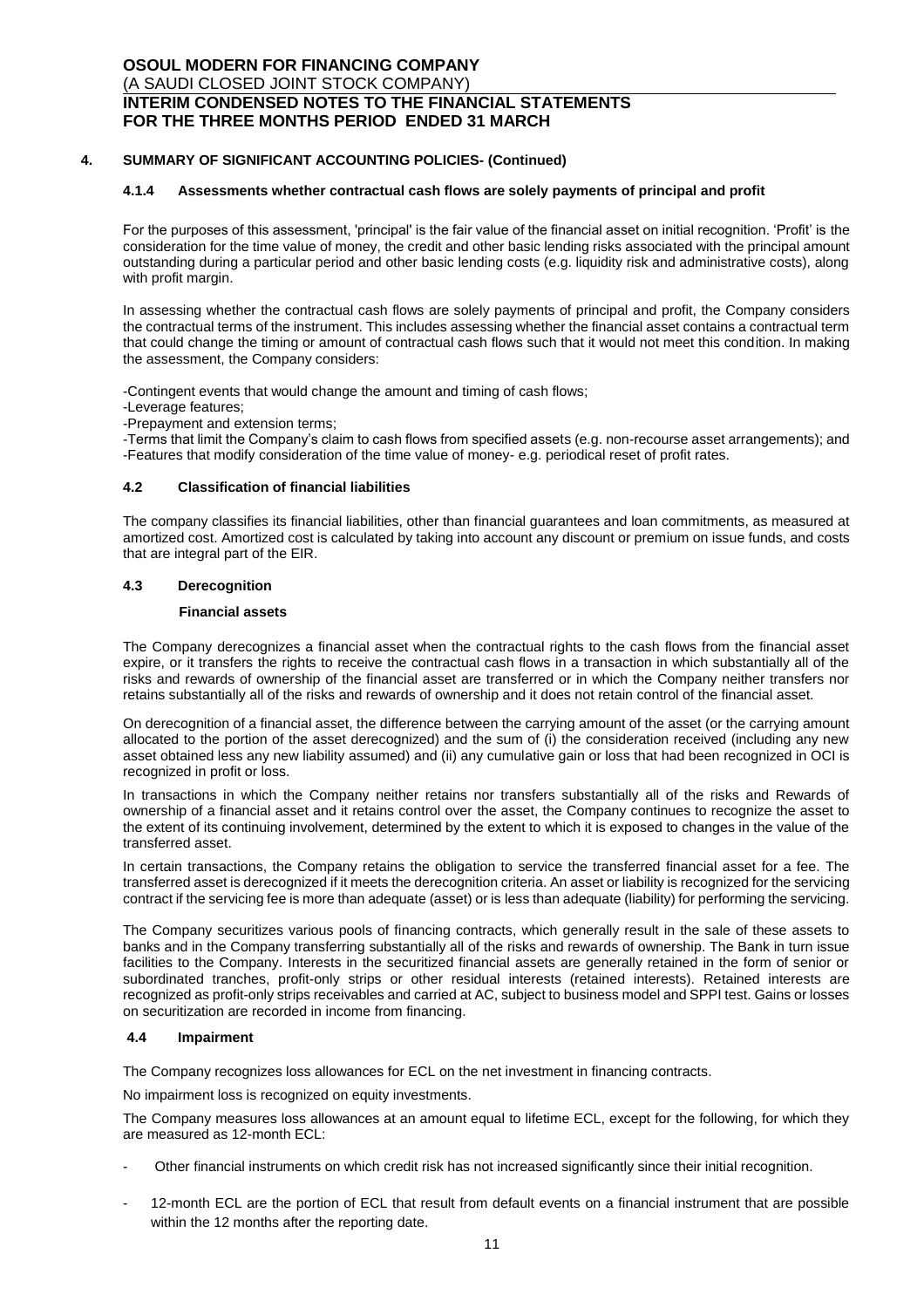# **4. SUMMARY OF SIGNIFICANT ACCOUNTING POLICIES- (Continued)**

### **4.4 Impairment- (Continued)**

The Company categories' the loans in following 3 stages for the purpose of impairment:

Stage 1: Includes loans with no significant increase in credit risk since initial recognition, accordingly, impairment is recorded on the basis of 12-month expected credit losses and interest is calculated on gross basis;

Stage 2: Includes loans with significant increase in credit risk since initial recognition, therefore, impairment is recorded on life time expected credit losses and interest is calculated on gross basis; and

Stage 3: Includes loans which are credit impaired, therefore, impairment is recorded on life time expected credit losses and interest is calculated on net basis.

### **4.4.1 Measurement of ECL**

ECL is a probability-weighted estimate of expected credit losses. They are measured as follows:

- financial assets that are not credit-impaired at the reporting date: as the present value of all cash shortfalls (i.e. the difference between the cash flows due to the entity in accordance with the contract and the cash flows that the Company expects to receive); and
- financial assets that are credit-impaired at the reporting date: as the difference between the gross carrying amount and the present value of estimated future cash flows;

### **4.5 Credit-impaired financial asset**

At each reporting date, the Company assesses whether financial assets carried at amortized cost are credit-impaired. A financial asset is 'credit-impaired' when one or more events that have detrimental impact on the estimated future cash flows of the financial asset have occurred.

Evidence that a financial asset is credit-impaired includes the following observable data:

- Significant financial difficulty of the borrower or issuer;
- Breach of contract such as a default or past due event;
- The restructuring of a loan or advance by the Company on terms that the Company would not consider otherwise;
- It is becoming probable that the borrower will enter bankruptcy or other financial reorganization; or
- The disappearance of an active market for a security because of financial difficulties.

#### **4.6 Presentation of allowance for ECL in the interim statement of financial position**

Loss allowances for ECL, for financial assets measure at amortised cost, are presented in the interim statement of financial position as a deduction from the gross carrying amount of the assets.

#### **4.7 Write-off**

Loans and debt securities are written off (either partially or in full) when there is no realistic prospect of recovery. However, financial assets that are written off could still be subject to enforcement activities in order to comply with the Company's procedures for recovery of amounts due. If the amount to be written off is greater than the accumulated loss allowance, the difference is first treated as an addition to the allowance that is then applied against the gross carrying amount. Any subsequent recoveries are credited to credit loss expense.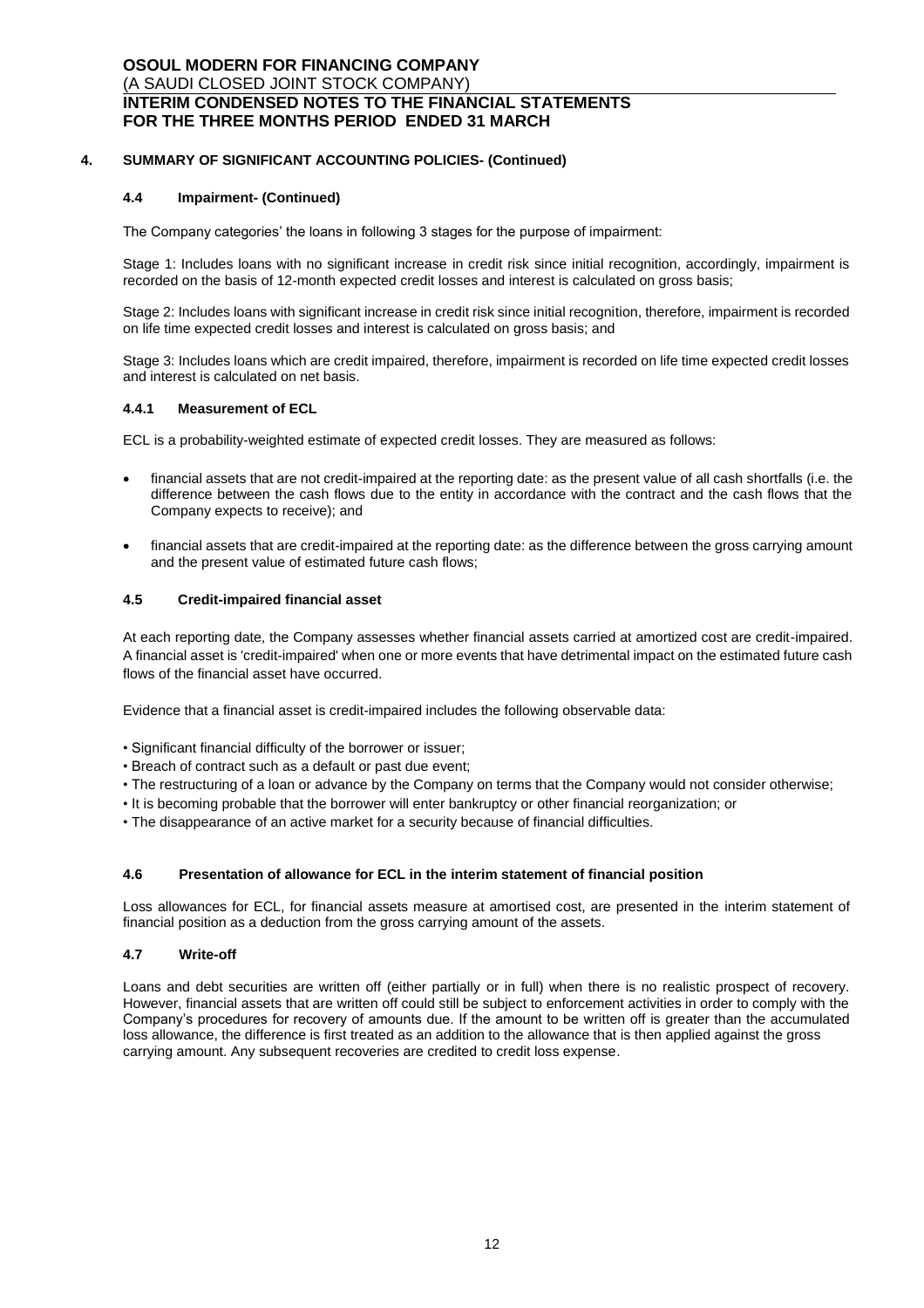# **5. NET INVESTMENT IN FINANCING CONTRACTS**

Investment in financings contract comprised of investment in tawarooq and murabaha contracts as mentioned below:

|                                         | 31 March 2018                          |                                            |                        |                    |
|-----------------------------------------|----------------------------------------|--------------------------------------------|------------------------|--------------------|
|                                         | <b>Current</b><br><b>Portion</b><br>SR | <b>Non-Current</b><br><b>Portion</b><br>SR | <b>Provision</b><br>SR | Total<br><b>SR</b> |
| Murabaha contracts receivables, net     | 36,861,378                             | 47.388.442                                 | (6,766,073)            | 77,483,747         |
| Tawaroog and contracts receivables, net | 15,809,005                             | 22.404.364                                 | (4, 117, 445)          | 34,095,924         |
|                                         | 52,670,383                             | 69.792.806                                 | (10,883,518)           | 111,579,671        |

|                                         |            | 31 December 2017 |                |             |
|-----------------------------------------|------------|------------------|----------------|-------------|
|                                         | Current    | Non-Current      |                |             |
|                                         | Portion    | Portion          | Provision      | Total       |
|                                         | <b>SR</b>  | SR               | SR             | <b>SR</b>   |
| Murabaha contracts receivables, net     | 44,143,527 | 47.492.290       | (10, 462, 500) | 81,173,317  |
| Tawaroog and contracts receivables, net | 17,393,102 | 22.752.225       | (7.304.384)    | 32,840,943  |
|                                         | 61,536,629 | 70.244.515       | (17,766,884)   | 114,014,260 |

# **Murabaha contracts receivables, net**

|                                       |                | 31 March 2018      |              |
|---------------------------------------|----------------|--------------------|--------------|
|                                       | <b>Current</b> | <b>Non-Current</b> |              |
|                                       | <b>Portion</b> | <b>Portion</b>     | Total        |
|                                       | <b>SR</b>      | <b>SR</b>          | <b>SR</b>    |
| Murabaha contracts receivables, gross | 47,803,724     | 61,464,811         | 109,268,535  |
| Less: deferred charges                | (10, 942, 346) | (14,076,369)       | (25,018,715) |
|                                       | 36,861,378     | 47,388,442         | 84,249,820   |
| Less: allowance for credit loss       |                |                    | (6,766,073)  |
| Murabaha contracts receivables, net   |                |                    | 77,483,747   |

|                                           |              | 31 December 2017 |                |
|-------------------------------------------|--------------|------------------|----------------|
|                                           | Current      | Non-Current      |                |
|                                           | Portion      | Portion          | Total          |
|                                           | SR.          | SR.              | SR             |
| Murabaha and contracts receivables, gross | 57,287,747   | 62,768,429       | 120,056,176    |
| Less: deferred charges                    | (13,144,220) | (15,276,139)     | (28, 420, 359) |
|                                           | 44,143,527   | 47,492,290       | 91,635,817     |
| Less: allowance for credit loss           |              |                  | (10, 462, 500) |
| Murabaha and contracts receivables, net   |              |                  | 81,173,317     |
|                                           |              |                  |                |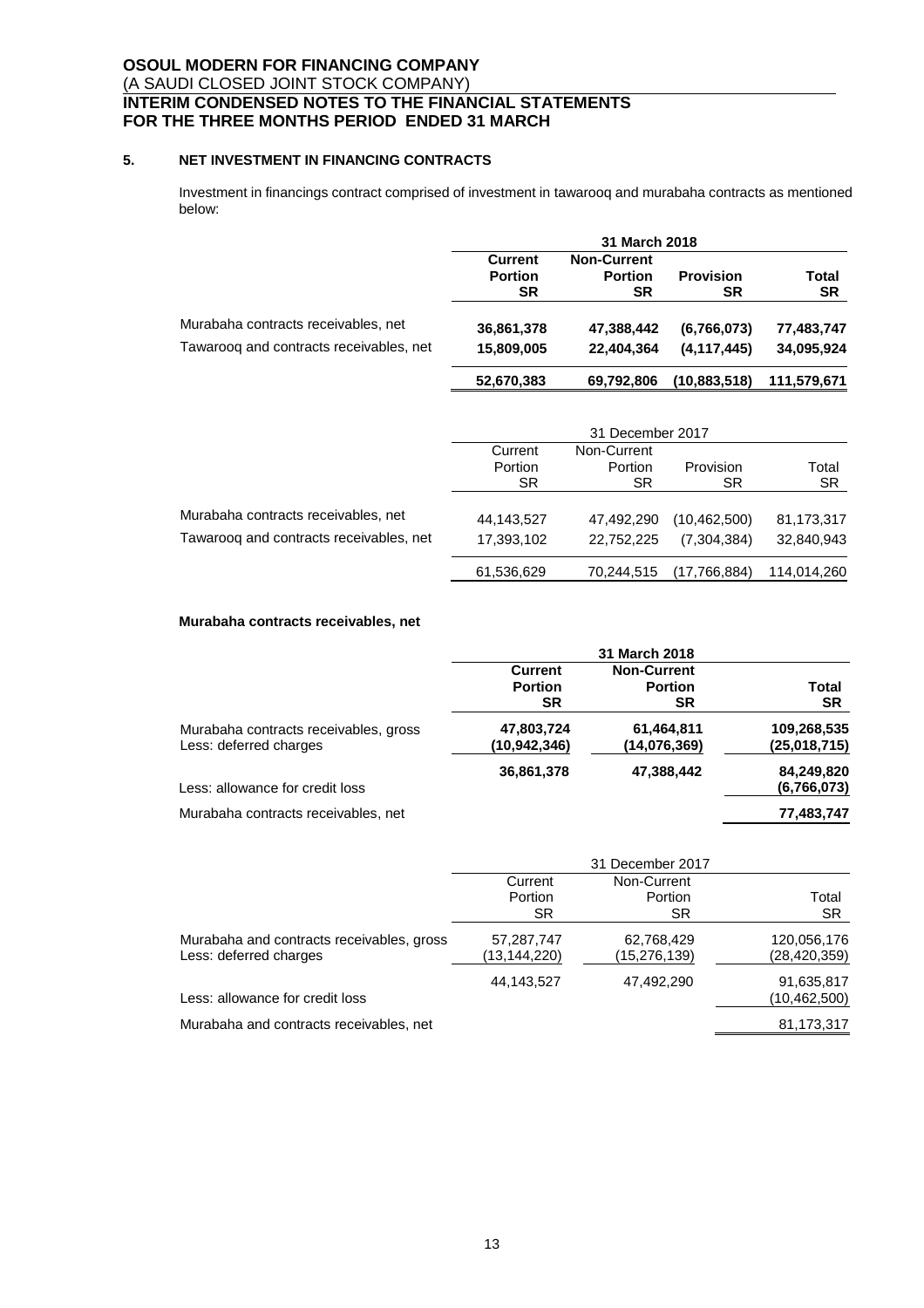# **5. NET INVESTMENT IN FINANCING CONTRACTS-Continued**

#### **Tawarooq and contracts receivables, net**

|                                                                     | 31 March 2018                                 |                                                   |                             |
|---------------------------------------------------------------------|-----------------------------------------------|---------------------------------------------------|-----------------------------|
|                                                                     | <b>Current</b><br><b>Portion</b><br><b>SR</b> | <b>Non-Current</b><br><b>Portion</b><br><b>SR</b> | Total<br><b>SR</b>          |
| Tawarooq and contracts receivables, gross<br>Less: deferred charges | 22,215,517<br>(6,406,512)                     | 32,474,556<br>(10,070,192)                        | 54,690,073<br>(16,476,704)  |
| Less: allowance for credit loss                                     | 15,809,005                                    | 22,404,364                                        | 38,213,369<br>(4, 117, 445) |
| Tawaroog and contracts receivables, net                             |                                               |                                                   | 34,095,924                  |

| 31 December 2017       |              |                |
|------------------------|--------------|----------------|
| Non-Current            |              |                |
| <b>Current Portion</b> | Portion      | Total          |
| SR.                    | SR.          | <b>SR</b>      |
| 24,318,755             | 33,153,167   | 57,471,922     |
| (6,925,653)            | (10,400,942) | (17, 326, 595) |
| 17,393,102             | 22,752,225   | 40,145,327     |
|                        |              | (7, 304, 384)  |
|                        |              | 32,840,943     |
|                        |              |                |

**5.1** Movement in allowance for credit losses during the period/ year is as follows:

|                                |             | 31 March     | 31 December |
|--------------------------------|-------------|--------------|-------------|
|                                |             | 2018         | 2017        |
|                                | <b>Note</b> | <b>SR</b>    | SR          |
|                                |             | (Un-audited) | (Audited)   |
| Opening balance (under IAS 39) |             | 17,766,884   | 17,766,884  |
| Transition to IFRS 9 impact    | 3           | (5.196.686)  |             |
| Restated balance               |             | 12,570,198   | 17,766,884  |
| Charge for the period/ year    |             | (1,686,680)  |             |
|                                |             | 10,883,518   | 17,766,884  |

- **5.2** The Company's effective profit rate on financing contracts (exclusive of insurance) ranges between 11% to 15% (2017: 11% to 15%) per annum.
- **5.3** The Company in ordinary course of its business, holds collateral in respect of the financing contracts (being the title of assets leased out) in order to mitigate the credit risk associated with them. These collaterals are not readily convertible into cash and are intended to be repossessed and disposed of in case the customer defaults.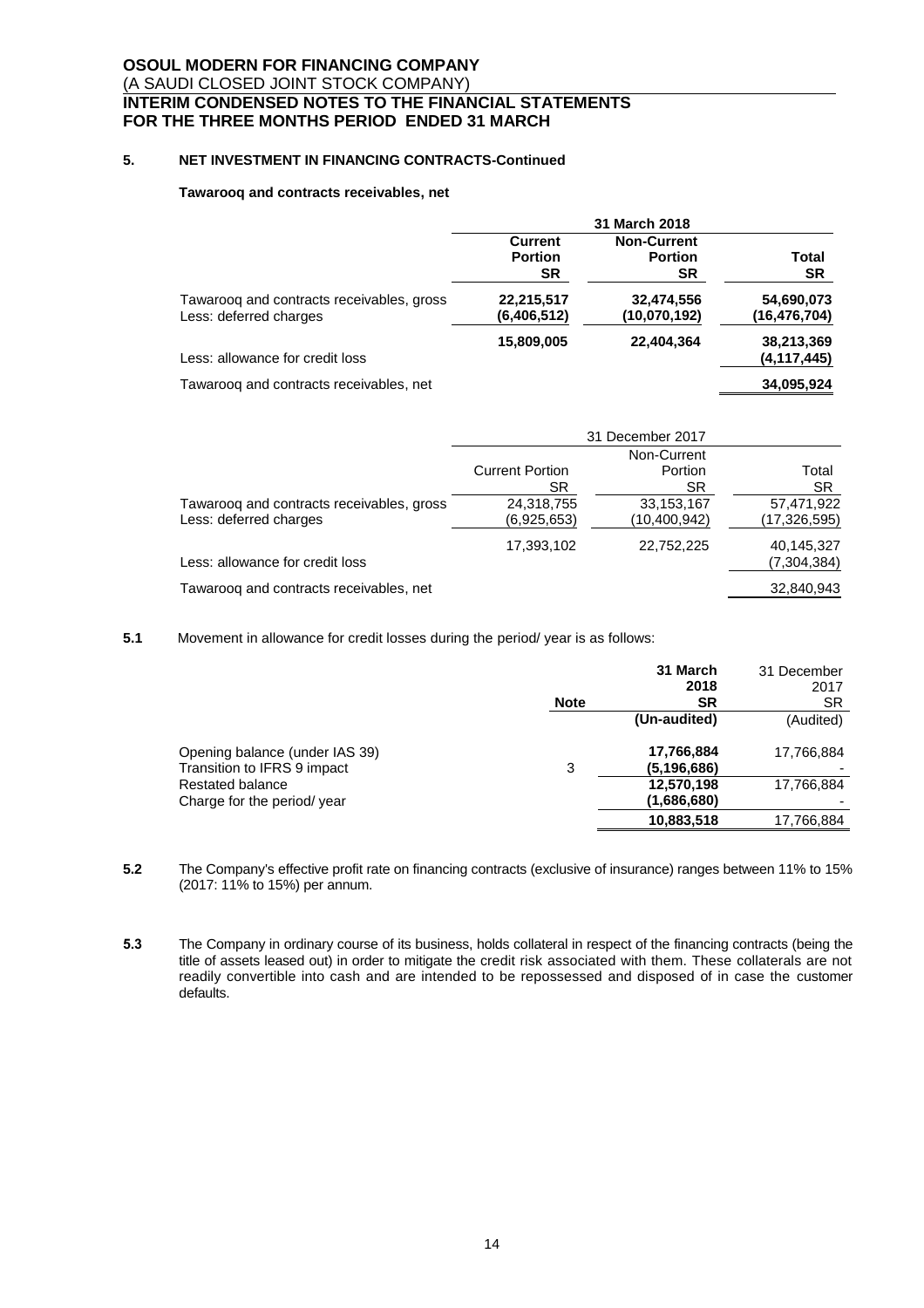### **6. RELATED PARTY BALANCES AND TRANSACTIONS**

Details of significant transactions with related parties during the period and related balances "which included in accounts payable and other liabilities" are as follows:

|    | <b>Name</b>                               | <b>Relation</b>                                       |                                               |                                               |
|----|-------------------------------------------|-------------------------------------------------------|-----------------------------------------------|-----------------------------------------------|
|    | Baghliaf A zahaie holding group           | The holding company                                   |                                               |                                               |
|    | Baz International Industry Company        | Sister company                                        |                                               |                                               |
|    |                                           |                                                       | 31 March<br>2018<br><b>SR</b>                 | 31 March<br>2017<br>SR.                       |
|    | <b>Related party</b>                      | <b>Nature of transactions</b>                         | (Un-audited)                                  | (Un-audited)                                  |
|    | Baghliaf A<br>group                       | zahaie holding Expense paid on behalf for the company | 51,200                                        | 2,475                                         |
|    | International<br>Baz<br>Company           | Industry Purchase of goods                            | 3,147,585                                     | 2,355,700                                     |
| 7. | <b>INVESTMENT- FAIR VALUE THROUGH OCI</b> |                                                       |                                               |                                               |
|    |                                           |                                                       | 31 March<br>2018<br><b>SR</b><br>(Un-audited) | 31 December<br>2017<br><b>SR</b><br>(Audited) |
|    | Beginning of the period/year              |                                                       | 892.850                                       |                                               |

# Purchased during the period/ year  $\overline{120}$  because the period of the period of the period of the period of the period of the period of the period of the period of the period of the period of the period of the period of t **End of the period/ year**  $892,850$  ,  $892,850$  ,  $892,850$ In accordance with the requirement of SAMA, the Company during the period ended 31 March 2018 had an

investment which represents Company's ownership of 2% in a non-listed entity, which is still in the pre-operating stage.

# **8. SHARE CAPITAL**

The Company's subscribed and paid up share capital of SR 100,000,000 (2017: SR 100,000,000) is divided into 10,000,000 share (2017: 10,000,000 share) equity shares of SR. 10 each fully subscribed and paid, and distributed among shareholders.

# **9. STATUTORY RESERVE**

In accordance with Company's by law, the Company established a statutory reserve by appropriation of 10% of net income until the reserve equaled 30 % of the share capital. This statutory reserve is not available for dividend distribution.

# **10. CONTINGENCIES AND COMMITMENTS**

The Company had no contingencies and commitments other than the premises rent. Premises rent under operating lease arrangements represent rentals payable by the Company for certain office properties. Leases are negotiated for an average term of one year and rentals are fixed for the same period.

### **11. FINANCE INCOME**

|                            | For the three- | For the three- |
|----------------------------|----------------|----------------|
|                            | months period  | months period  |
|                            | ended 31 March | ended 31 March |
|                            | 2018           | 2017           |
|                            | SR             | SR             |
|                            | (Un-audited)   | (Un-audited)   |
| Murabaha contracts income  | 5,771,840      | 4,337,374      |
| Administration fee revenue | 48,033         | 191,099        |
| <b>Finance income</b>      | 5,819,873      | 4,528,473      |
| Total revenue              | 5,819,873      | 4,528,473      |
|                            |                |                |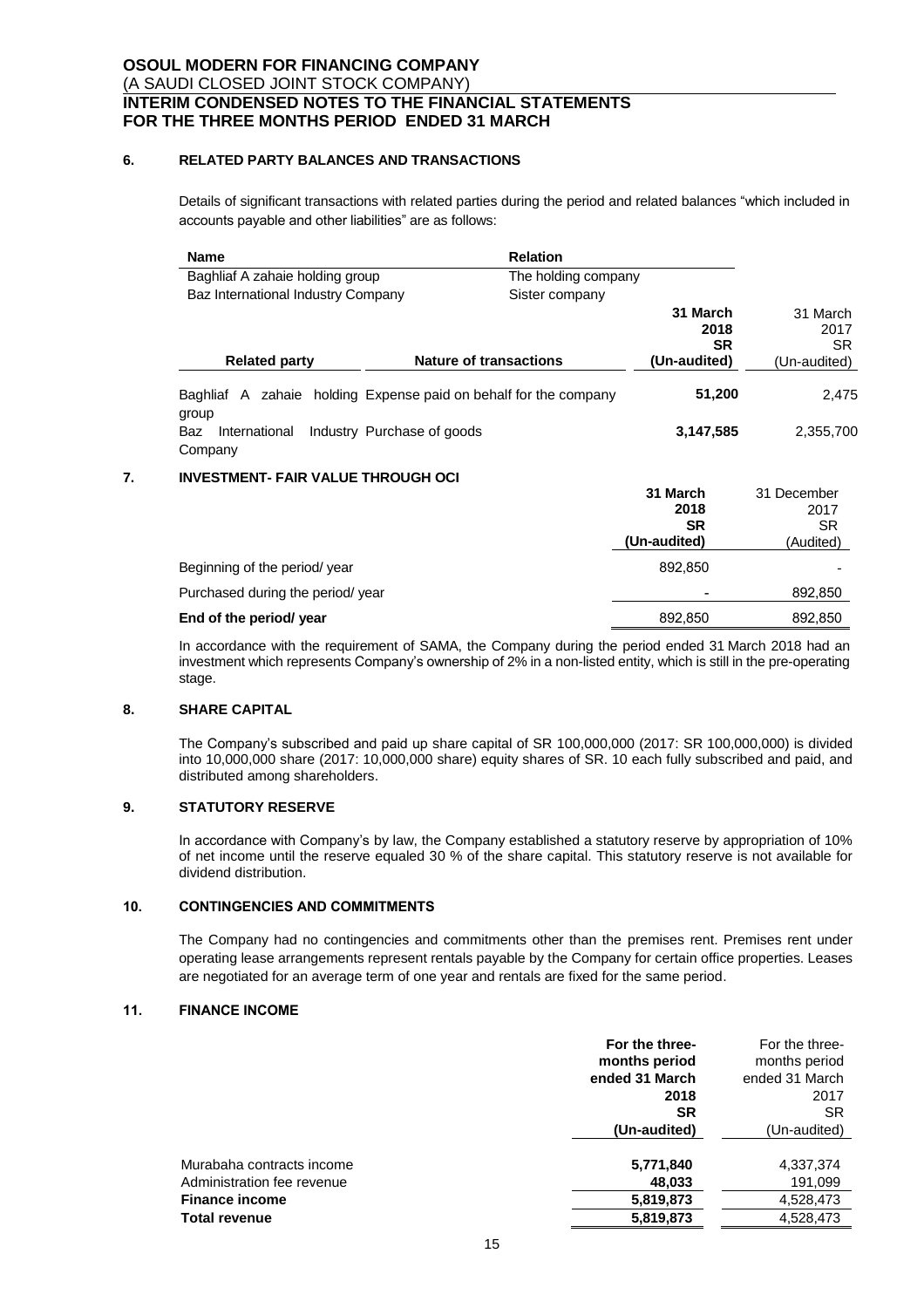# **12. EARNINGS PER SHARE - basic and diluted**

Basic earnings per share from net income for the period is calculated by dividing net income for the period by the number of shares for the period amounting to 10,000,000 shares (2017: 10,000,000 shares). There were no dilution effects during the period.

### **13 FINANCIAL RISK MANAGEMENT**

### **13.1 Amounts arising from ECL – Significant increase in credit risk**

When determining whether the risk of default on a financial instrument has increased significantly since initial recognition, the Company considers reasonable and supportable information that is relevant and available without undue cost or effort. This includes both quantitative and qualitative information and analysis, based on the Company's historical experience and expert credit assessment and including forward-looking information.

The objective of the assessment is to identify whether a significant increase in credit risk has occurred for an exposure by comparing:

- The remaining lifetime probability of default (PD) as at the reporting date; with
- The remaining lifetime PD for this point in time that was estimated at the time of initial recognition of the exposure (adjusted where relevant for changes in prepayment expectations).

### **13.1.1 Generating the term structure of PD**

The Company employs statistical models to analyze the data collected and generate estimates of the remaining lifetime PD of exposures and how these are expected to change as a result of the passage of time.

This analysis includes the identification and calibration of relationships between changes in default rates and macro-economic factors as well as in-depth analysis of the impact of certain other factors (e.g. forbearance experience) on the risk of default. For most exposures, key macro-economic indicators include GDP growth, benchmark profit rates and inflation rates.

### **13.1.2 Determining whether credit risk has increased significantly**

The criteria for determining whether credit risk has increased significantly vary by portfolio and include quantitative changes in PDs and qualitative factors, including a backstop based on delinquency.

The credit risk of a particular exposure is deemed to have increased significantly since initial recognition if, based on the Company's quantitative modeling.

Using its expert credit judgment and, where possible, relevant historical experience, the Company may determine that an exposure has undergone a significant increase in credit risk based on particular qualitative indicators that it considers are indicative of such and whose effect may not otherwise be fully reflected in its quantitative analysis on a timely basis.

As a backstop, the Company considers that a significant increase in credit risk occurs no later than when an asset is more than 90 days past due. Days past due are determined by counting the number of days since the earliest elapsed due date in respect of which full payment has not been received. Due dates are determined without considering any grace period that might be available to the borrower.

# **13.1.3 Definition of 'Default'**

The Company considers a financial asset to be in default when:

- The borrower is unlikely to pay its credit obligations to the Company in full, without recourse by the Company to actions such as realizing security (if any is held); or
- $\bullet$
- In assessing whether a borrower is in default. The Company considers indicators that are:
- Qualitative- e.g. breaches of covenant;
- Quantitative- e.g. overdue status and "30days" non-payment on another obligation of the same issuer to the Company; and
- based on data developed internally and obtained from external sources.

 $\bullet$ 

• Inputs into the assessment of whether a financial instrument is in default and their significance may vary over time to reflect changes in circumstances.

The definition of default largely aligns with that applied by the Company for regulatory capital purposes.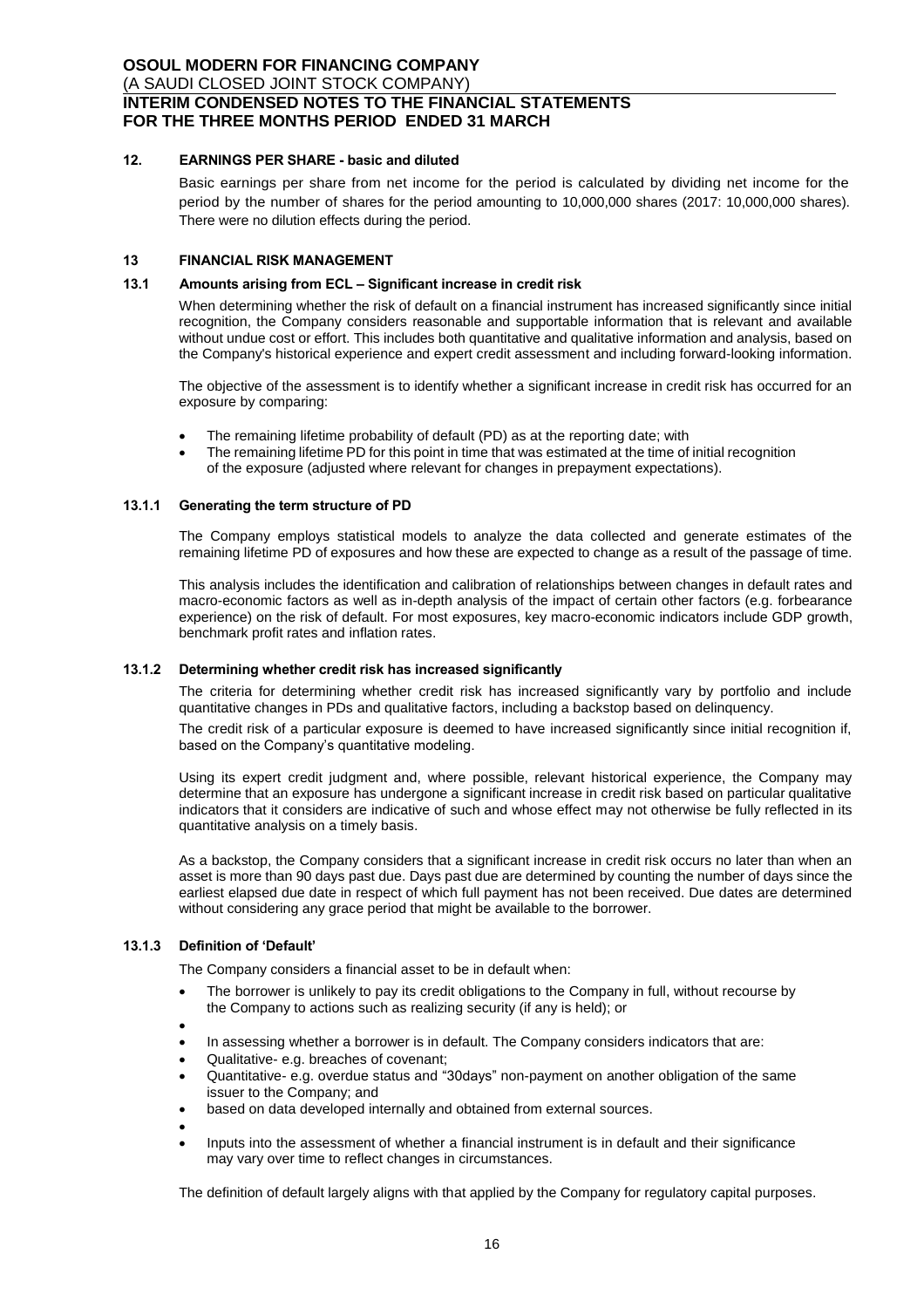### **13 FINANCIAL RISK MANAGEMENT- (Continued)**

# **13.1 Amounts arising from ECL – Significant increase in credit risk- (continued)**

#### **13.1.4 Incorporation of forward looking information**

The Company has identified and documented key drivers of credit risk and credit losses for each portfolio of financial instruments and, using an analysis of historical data, has estimated relationships between macroeconomic variables and credit risk and credit losses. The economic scenarios used as at 31 March 2018 included the following ranges of key indicators.

GDP growth Inflation rates

#### **13.1.5 Measurement of ECL**

The key inputs into the measurement of ECL are the term structure of the following variables:

- i. probability of default (PD);<br>ii. loss given default (LGD):
- loss given default (LGD);
- iii. exposure at default (EAD).

These parameters are generally derived from internally developed statistical models and other historical data. They are adjusted to reflect forward-looking information as described above.

PD estimates are estimates at a certain date, which are calculated, based on statistical rating models. These statistical models are based on internally and externally compiled data comprising both quantitative and qualitative factors. PDs are estimated considering the contractual maturities of exposures and estimated prepayment rates.

LGD is the magnitude of the likely loss if there is a default. The Company estimates LGD parameters based on the history of recovery rates of claims against defaulted counterparties. The LGD models consider the structure, collateral, seniority of the claim, counterparty industry and recovery costs of any collateral that is integral to the financial asset. They are calculated on a discounted cash flow basis using the effective interest rate as the discounting factor.

EAD represents the expected exposure in the event of a default. The Company derives the EAD from the current exposure to the counterparty and potential changes to the current amount allowed under the contract including amortization. The EAD of a financial asset is its gross carrying amount.

### **14. STANDARDS ISSUED BUT NOT YET EFFECTIVE**

The standards and interpretations that are issued, but not yet effective, up to the date of issuance of the Company's interim condensed financial statements are disclosed below. The Company intends to adopt these standards and interpretations, if applicable, when they become effective.

### **14.1 IFRS 16 Leases**

IFRS 16 is issued in January 2017 that requires lessees to account for all leases (subject to certain exemptions) under a single on balance sheet model (i.e., in a manner comparable to finance leases under IAS 17). Lessees would recognise a liability to pay rentals with a corresponding asset, and would separately recognise interest expense and amortisation. The standard includes two recognition and measurement exemptions for lessees:

• leases of low-value assets (e.g. small printer;) and

• short-term leases (i.e. leases with a lease term of 12 months or less).

The new standard also requires reassessment of certain key considerations (e.g., lease term, variable rents based on an index or rate, discount rate) by the lessee upon certain events. Lessor accounting would be essentially the same as today's lessor accounting, using IAS 17's dual classification approach. IFRS 16 is effective for annual periods beginning on or after 1 January 2019. Early application is permitted.